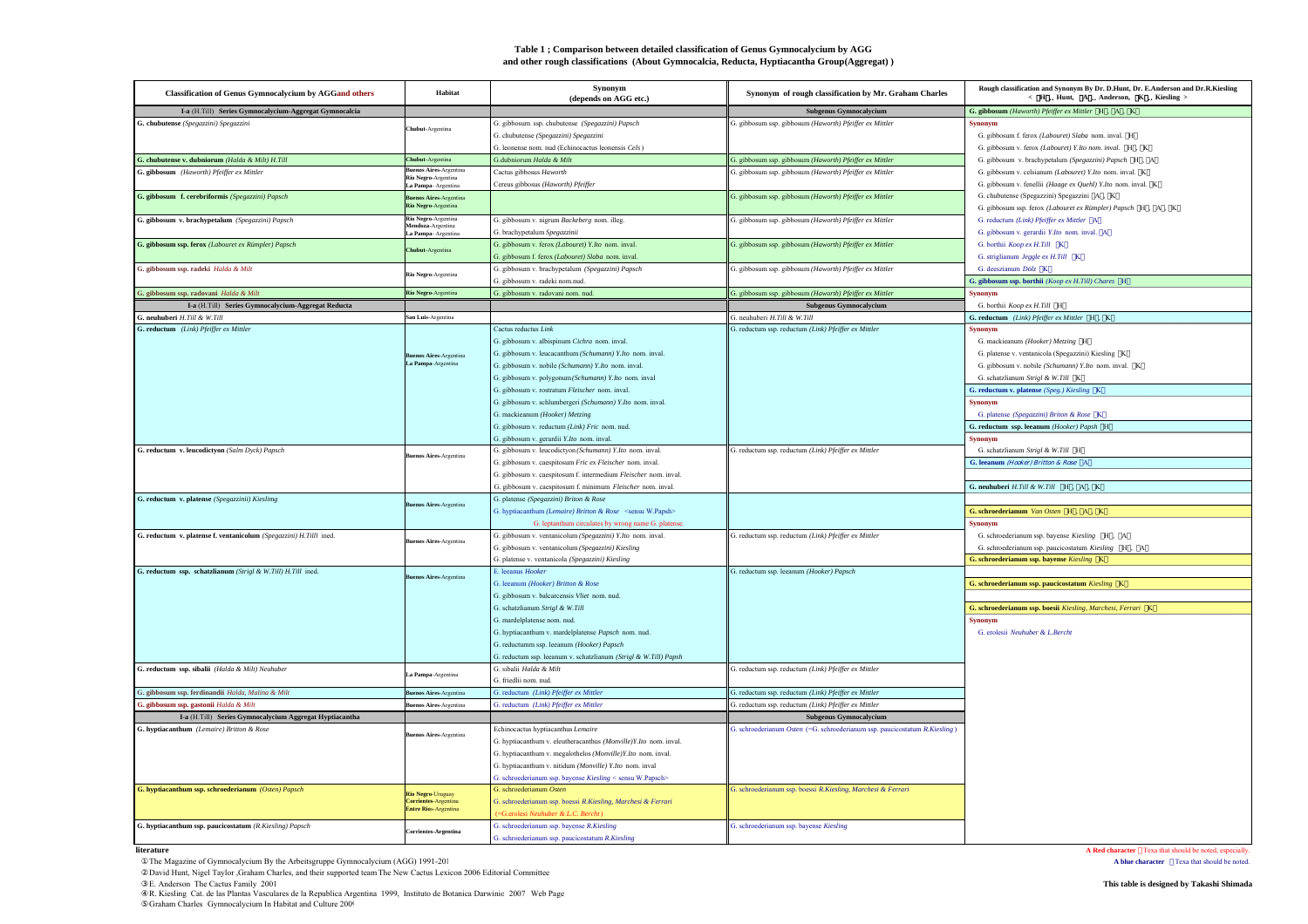#### **Table 2 ; Comparison between detailed classification of Genus Gymnocalycium by AGG** and other rough classifications (About Lafaldensia, Quehliana Group(Aggregat) )

| <b>Classification of Genus Gymnocalycium by AGG and others</b>          | Habitat                                 | Synonym<br>(depends on AGG etc.)                                                               | Synonym of rough classification by Mr. Graham Charles                                 | Rough classification and Synonym By Dr. D.Hunt, Dr. E.Anderson and Dr.R.Kiesling<br>< H Hunt. A Anderson. K Kiesling >                          |
|-------------------------------------------------------------------------|-----------------------------------------|------------------------------------------------------------------------------------------------|---------------------------------------------------------------------------------------|-------------------------------------------------------------------------------------------------------------------------------------------------|
| I-b (H.Till) Series Lafaldense-Aggregat Lafaldensia                     |                                         |                                                                                                | <b>Subgenus Gymnocalycium</b>                                                         | G. andreae (Boedeker) Backeberg H, K, A                                                                                                         |
| G. andreae (Boedeker) Backeberg                                         | ordoba-Argentina                        | G. andreae v. doppianum nom. nud.                                                              | G. andreae (Boedeker) Backeberg                                                       | <b>Synonym</b>                                                                                                                                  |
|                                                                         |                                         | G. andreae v. fechseri H.Till                                                                  |                                                                                       | G. andreae f. svecianumPazout ex Till K                                                                                                         |
|                                                                         |                                         | G. andreae v. grandiflorumKrainz & Andreae, p.p.                                               |                                                                                       | G. andreae v. grandiflorum Krainz & Andreae K                                                                                                   |
| G. andreae v. grandiflorum Krainz & Andreae                             | Cordoba-Argentina                       | G. andreae (Boedeker) Backeberg                                                                | G. andreae (Boedeker) Backeberg                                                       | G. andreae ssp. carolinense Neuhuber A                                                                                                          |
| G. andreae v. longispinum Rausch<br>G. andreae subsp. pabloi Neuhuber   | ordoba-Argentina                        | G. andreae v. longispinumRausch nom. nud.<br>G. andreae v. grandiflorum Krainz & Andreae, p.p. | G. andreae (Boedeker) Backeberg<br>G. andreae (Boedeker) Backeberg                    | Synonym<br>G. carolinense(Neuhuber) Neuhuber                                                                                                    |
|                                                                         | ordoba-Argentina<br>Catamarca Argentina |                                                                                                |                                                                                       |                                                                                                                                                 |
| G. baldianum (Spegazzini) Spegazzini                                    |                                         | G. sanguiniflorum(Werdermann) Werdermann, p.p.<br>G. venturianumFric ex Backeberg, p.p.        | G. baldianum(Spegazzini) Spegazzini                                                   | G. baldianum (Spegazzini) Spegazzini H, K, A<br><b>Synonym</b>                                                                                  |
| G. baldianum v. venturianumFric ex Backeberg                            | Catamarca Argentina                     | G. venturianumFric ex Backeberg                                                                | G. baldianum(Spegazzini) Spegazzini                                                   | G. baldianum v. albiflorumBercht K                                                                                                              |
|                                                                         |                                         |                                                                                                |                                                                                       | G. rosae H.Till H                                                                                                                               |
| G. baldianum ssp. sanguiniflorum(Werdermann) Bercht                     | atamarca Argentina                      | G. sanguiniflorum(Werdermann) Werdermann                                                       | G. baldianum(Spegazzini) Spegazzini                                                   | G. sanguiniflorum(Werdermann) Werdermann K, A                                                                                                   |
|                                                                         |                                         | 3. marianae Perea, Ferrari, Penas & Kiesling                                                   |                                                                                       | G. venturianumFric ex Backeberg K                                                                                                               |
| G. bruchii (Spegazzini) Hosseus                                         | <b>'ordoba-</b> Argentina               | G. albispinumBackeberg                                                                         | G. bruchii (Spegazzini) Hosseus                                                       |                                                                                                                                                 |
|                                                                         | <b>n Luis-Argentin</b>                  | G. lafaldense Vaupel                                                                           |                                                                                       | G. bruchii $(Spegazzini) \;Hosseus$ $\;$ H $\;$ , $\;$ K $\;$ , $\;$ A                                                                          |
| G. bruchii v. glaucumNeuhuber                                           | <b>ordoba-Argentina</b>                 |                                                                                                |                                                                                       | <b>Synonyn</b>                                                                                                                                  |
| G. bruchii v. hossei (Backeb. ex Oehme) Backeberg                       | ordoba-Argentina                        | G. bruchii ssp. lafaldense(Vaupel) Neuhuber                                                    | G. bruchii (Spegazzini) Hosseus                                                       | G. albispinumBackeberg A                                                                                                                        |
| G. bruchii v. niveum Rausch                                             | Cordoba-Argentina                       | G. albispinumBackeberg                                                                         | G. bruchii (Spegazzini) Hosseus                                                       | G. andreae ssp. carolinenseNeuhuber H , K                                                                                                       |
| G. bruchii ssp. atrovirideNeuhuber                                      | ordoba-Argentina                        |                                                                                                |                                                                                       | G. bruchii v. enorme(Oehme) Backeberg K                                                                                                         |
| G. bruchii ssp. cumbrecitenseNeuhuber                                   | <b>'ordoba-Argentina</b>                |                                                                                                |                                                                                       | G. lafaldense Vaupel K. A                                                                                                                       |
| G. bruchii ssp. elegans Neuhuber                                        | Cordoba-Argentina                       |                                                                                                |                                                                                       | G. lafaldense f. hossei(Backeberg) Oehme K                                                                                                      |
| G. bruchii ssp. implexumNeuhuber                                        | Cordoba-Argentina                       |                                                                                                |                                                                                       | G. bruchii v. brigittae Piltz K                                                                                                                 |
| G. bruchii ssp. lacumrenseNeuhuber                                      | Cordoba-Argentina                       |                                                                                                |                                                                                       |                                                                                                                                                 |
|                                                                         |                                         | G. lafaldense Vaupel                                                                           | G. bruchii (Spegazzini) Hosseus                                                       | G. bruchii v. niveumRausch K                                                                                                                    |
| G. bruchii ssp. lafaldense (Vaupel) Neuhuber                            | Cordoba-Argentina                       | 3. lafaldense f. deviatumOehme                                                                 |                                                                                       | <b>Synonym</b>                                                                                                                                  |
|                                                                         |                                         | 3. lafaldense f. enormeOehme                                                                   |                                                                                       | G. albispinumBackeberg K                                                                                                                        |
|                                                                         |                                         | G. lafaldense f. evolvensOehme                                                                 |                                                                                       | G. rosae H.Till A                                                                                                                               |
|                                                                         |                                         | G. lafaldense f. fraternumOehme                                                                |                                                                                       |                                                                                                                                                 |
|                                                                         |                                         | G. lafaldense f. hossei(Backeberg) Oehme                                                       |                                                                                       | G. erinaceum Lambert H. A. K.                                                                                                                   |
|                                                                         |                                         | G. bruchii v. enorme(Oehme) Backeberg                                                          |                                                                                       |                                                                                                                                                 |
| G. bruchii ssp. matznetteri (Rausch) Neuhuber                           | <b>ordoba-Argentina</b>                 | G. bruchii v. spinosissimum(Haage jr.) Y.Ito nom. inval.<br>G. andreae ssp. maznetteriRausch   | G. andreae (Boedeker) Backeberg                                                       | G. robustum R.Kiesling, Ferrari & Metzing H., K.<br><b>Synonym</b>                                                                              |
| G. bruchii ssp. matznetteri f. svecianum(Pazout ex Till) Neuhuber       | Cordoba-Argentina                       | G. andreae f. svecianumPazout ex Till                                                          | G. andreae (Boedeker) Backeberg                                                       | G. quehlianum(F.Haage ex Ouehl) Vaupel ex Hosseus H                                                                                             |
| G. bruchii ssp. matznetteri v. brigittae(Piltz) Neuhuber                | ordoba-Argentina                        | G. bruchii v. brigittaePiltz                                                                   | G. bruchii (Spegazzini) Hosseus                                                       | G. quehlianum (F.Haage ex Quehl) Vaupel ex Hosseus A, K                                                                                         |
| G. bruchii ssp. melojeri Neuhuber                                       | ordoba-Argentina                        |                                                                                                |                                                                                       | <b>Synonym</b>                                                                                                                                  |
| G. bruchii ssp. melojeri v. ruburoalabastrumNeuhuber                    | Cordoba-Argentina                       |                                                                                                |                                                                                       | E. quehlianus F. Haage ex Quehl K                                                                                                               |
| G. bruchii ssp. multicostatumNeuhuber                                   | ordoba-Argentina                        |                                                                                                |                                                                                       | G. asterium v. minimum(Pazout) Pazout nom. inval. K                                                                                             |
| G. bruchii ssp. pawłovskyNeuhuber                                       | ordoba-Argentina                        |                                                                                                | G. bruchii (Spegazzini) Hosseus                                                       | G. quehlianum v. albispinusBackeberg_nom. inval. K                                                                                              |
| G. bruchii ssp. renatae Neuhuber                                        | <b>cordoba-Argentina</b>                |                                                                                                |                                                                                       | G. stellatum v. flavispinumBozsing ex H. Till & W. Till K.                                                                                      |
| G. bruchii ssp. shimadae Neuhuber                                       | Cordoba-Argentina                       |                                                                                                |                                                                                       | G. stellatum v. zantnerianum(Schick) H. Till & W. Till K.                                                                                       |
| G. bruchii ssp. susannaeNeuhuber                                        | <b>'ordoba-Argentina</b>                |                                                                                                | G. bruchii (Spegazzini) Hosseus                                                       | G. calochlorum (Boed.) Y.Ito H. A. K                                                                                                            |
| G. carolinense (Neuhuber) Neuhuber                                      | San Luis-Argentina                      | G. andreae subsp. carolinenseNeuhuber                                                          | G. carolinense(Neuhuber) Neuhuber                                                     | <b>Synonym</b>                                                                                                                                  |
| G. carolinense v. ludwigiiNeuhuber                                      | San Luis-Argentina                      |                                                                                                |                                                                                       | G. calochlorum v. proliferum(Backeberg) Backeberg H , A , K                                                                                     |
| G. carolinense v. ludwigii v. eltrebolense Neuhuber                     | San Luis-Argentina                      |                                                                                                |                                                                                       | G. proliferum (Backeberg) Backeberg H , A                                                                                                       |
| G. raineri H.Till                                                       | Catamarca Argentina                     |                                                                                                | G. baldianum(Spegazzini) Spegazzini                                                   | G. papschii H.Till H                                                                                                                            |
| G. rosae H.Till                                                         | Salta-Argentina                         | G. baldianum v. albiflorumBercht                                                               | G. kieslingii Ferrari                                                                 | G. leptanthum (Spegazzini) Spegazzini A, K                                                                                                      |
|                                                                         | atamarca Argenti                        | G. kieslingiiFerrari s.l.                                                                      |                                                                                       |                                                                                                                                                 |
| G. schreiteri $H_{\cdot \cdot} Till$                                    | salta-Argentina                         |                                                                                                |                                                                                       | G. platense (Spegazzini) Briton & Rose A                                                                                                        |
| G. nebelmanianum Rausch                                                 | La Rioja- Argentina                     |                                                                                                | G. uebelmanianumRausch                                                                |                                                                                                                                                 |
| I-c (H.Till) Series Quehliana-Aggregat Quehliana                        |                                         |                                                                                                | <b>Subgenus Gymnocalycium</b>                                                         | G. terweemeanum (Teucq ex Duursma)Borgmann & Piltz A                                                                                            |
| G. erinaceum J.G. Lambert                                               | <b>ordoba-</b> Argentina                |                                                                                                | G. erinaceum J.G. Lambert                                                             |                                                                                                                                                 |
| G. erinaceum v. paucisquamosumPiltz<br>G. erolesii Neuhuber & L. Bercht | Cordoba-Argentina                       |                                                                                                | G. erinaceum J.G. Lambert<br>G. schroederianum ssp. boesiiKiesling, Marchesi, Ferrari | G. uebelmanianum Rausch H, A, K                                                                                                                 |
|                                                                         | ntafe-Argentina                         | G. schroederianum ssp. boesiiKiesling, Marchesi, Ferrari                                       |                                                                                       | G. leptanthum; A name of uncertain application apparently based on a mixture of species. H<br>G. terweemeanum ; Synonym of G.berctii Neuhuber H |
| G. frankianum Rausch ex H.Till & Amerhauser                             | santiago de Estero-Argentina            |                                                                                                | G. kieslingii Ferrari                                                                 | G. parvulum ; Adopted by Till for plants is resembling the later-named G.calochlorum H                                                          |
| G. kuehhasii Neuhuber & R. Sperling                                     | 'ordoba- Argentina                      |                                                                                                | G. robusutum R. Kiesling, Ferrari & Metzing                                           | G. hyptiacanthum; Another untypifiable name of disputed application, best abandoned.                                                            |
| G. quehlianum (F.Haage ex Quehl) Vaupel ex Hosseus                      |                                         | E. quehlianus F. Haage ex Quehl                                                                | G. robusutum R. Kiesling, Ferrari & Metzing                                           | The unsupported neotype proposed by Kiesling H                                                                                                  |
|                                                                         | <b>'ordoba-Argentina</b>                | G. cordobensis nom nud                                                                         |                                                                                       | G. platense; A name long-misapplied to plants from Cordoba and best abandoned. H                                                                |
|                                                                         |                                         | G. robusutumR.Kiesling, Ferrari & Metzing                                                      |                                                                                       | G. quehlianum and G. stellatum were confused for a long time. We adopt G.robustum for                                                           |
| G. quehlianum ssp. leptanthum (Speg.) H.Till & Amerhauser               | Cordoba-Argentina                       | G. leptanthum (Spegazzini) Spegazzini                                                          | Names of Uncertain Application                                                        | the Ovatisemineum's species and G.stellatum for the Trichomosemineum's speciies. H                                                              |
|                                                                         |                                         | G. affine R.Řepka (G. leptanthum auct., non Speg. 1925., G. sp. SFDC sensu R.Řepka)            |                                                                                       |                                                                                                                                                 |
|                                                                         |                                         | G. leptanthum circulates by wrong name G. platense                                             |                                                                                       | G. affine R.Řepka (G. leptanthum auct., non Speg.)                                                                                              |
| G. quehlianum ssp. leptanthum v. calochlorum(Boed.) H.Till & Amerhauser |                                         | G. calochlorum (Boedeker) Y.Ito                                                                | G. calochlorum (Boedeker) Y.Ito                                                       | Till & Amerhauser(2007) consider the distribution range of G.leptanthum to be an enormous                                                       |
|                                                                         | ordoba-Argentina                        |                                                                                                |                                                                                       | strip of land from the locus classics(Cosquin) up to the border of the provinces of Cordoba and                                                 |
|                                                                         |                                         |                                                                                                |                                                                                       | Santiago del Estero. There date cannot be accepted, paticularly because the characteristics                                                     |
| G. quehlianum ssp. leptanthum v. terweemeanum                           | Mendoza- Argentina                      | G. terweemeanum (Teucq ex Duursma) Borgmann & Piltz                                            | Names of Uncertain Application                                                        | by Spegazzinii(1905) differ considerably from the plants describrd here under.(R.Řepka)                                                         |
| (Teucq ex Duursma )H.Till & Amerhauser                                  | an Luis-Argentina                       |                                                                                                |                                                                                       |                                                                                                                                                 |

**literature**

The Magazine of Gymnocalycium By the Arbeitsgruppe Gymnocalycium (AGG) 1991-2011<br>David Hunt, Nigel Taylor Graham Charles, and their supported team The New Cactus Lexicon 2006 Editorial Committee

E. Anderson The Cactus Family 2001 **This table is designed by Takashi Shimada**<br>R. Kiesling Cat. de las Plantas Vasculares de la Republica Argentina 1999, Instituto de Botanica Darwinion 2007 Web Page Graham Charles Gymnocalycium In Habitat and Culture 2009

**A Red character** Texa that should be noted, especially.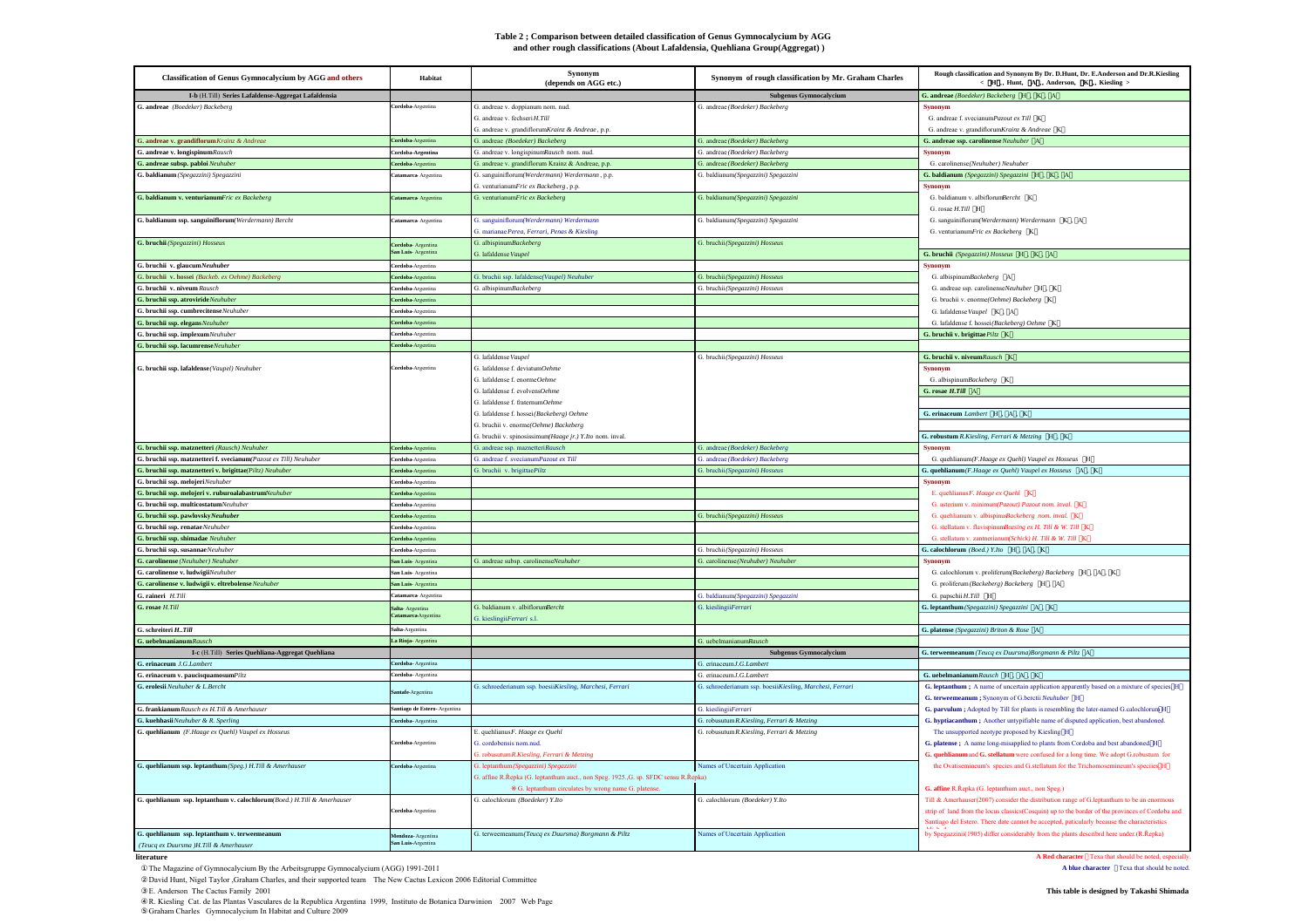## **Table 3 ; Comparison between detailed classification of Genus Gymnocalycium by AGG and other rough classifications (About Capillensia, Parvula, Kieslingia Group(Aggregat) )**

| <b>Classification of Genus Gymnocalycium by AGG and others</b> | Habitat                                  | Synonym<br>(depends on AGG etc.)                                                                                                        | Synonym of rough classification by Mr. Graham Charles                                 | Rough classification and Synonym By Dr. D.Hunt, Dr. E.Anderson and Dr.R.Kiesling<br>< H Hunt, A Anderson, K Kiesling > |
|----------------------------------------------------------------|------------------------------------------|-----------------------------------------------------------------------------------------------------------------------------------------|---------------------------------------------------------------------------------------|------------------------------------------------------------------------------------------------------------------------|
| I-c (H.Till) Series Quehliana-Aggregat Capillensia             |                                          |                                                                                                                                         | <b>Subgenus Gymnocalycium</b>                                                         | G. capillense (Schick) Hosseus H. A. K.                                                                                |
| G. capillense (Schick) Hosseus                                 | Cordoba- Argentina<br>San Luis-Argentina | G. capillaense (Schick) Hosseus                                                                                                         | G. capillaense (Schick) Hosseus                                                       | <b>Synonym</b><br>G. sigelianum(Schick) Hosseus H, A, K                                                                |
| G. capillense v. mucidum (Oehme) H.Till                        | Cordoba- Argentina                       | G. mucidum Oehme sensu H.Till                                                                                                           | G. capillaense (Schick) Hosseus<br>Names of Uncertain Application for G. mucidumOehme | G. sutterianum(Schick) Hosseus H, A, K<br>G. fischeri Halda, Kupcak, Lukasik & Sladovsky ? H                           |
| G. capillense v. sigelianum (Shick) H.Till                     | Cordoba- Argentina<br>San Luis-Argentina | G. sigelianum (Schick) Hosseus                                                                                                          | G. capillaense (Schick) Hosseus                                                       | G. deeszianum Dölz K<br>G. deeszianum Dölz A                                                                           |
| G. deeszianum Dölz                                             | Cordoba- Argentina                       | G. capillense v. sigelianum f. deeszianum                                                                                               | G. capillaense (Schick) Hosseus                                                       | G. stuckertii (Speg.) Britton & Rose A, K                                                                              |
| G. fischeri Halda, Kupcak, Lukasik & Sladovsky                 | San Luis-Argentina                       | G. stuckertii (Speg.) Britton & Rose, p.p.<br>G. miltii Halda, Kupcak, Lukasik & Sladovsky                                              | G. fischeri Halda, Kupcak, Lukasik & Sladovsky                                        | Names of Uncertain Application <graham chares=""></graham>                                                             |
| G. fischeri ssp. suyuquense F. Berger                          | San Luis-Argentina                       |                                                                                                                                         | G. fischeri Halda, Kupcak, Lukasik & Sladovsky                                        | G. parvulum (Spegazzini) Spegazzini A, K<br><b>Synonym</b>                                                             |
| G. miltii Halda, Kupcak, Lukasik & Sladovsky                   | San Luis-Argentina                       | G. fischeri Halda, Kupcak, Lukasik & Sladovsky                                                                                          | G. fischeri Halda, Kupcak, Lukasik & Sladovsky                                        | G. berctii Neuhuber K<br>G. calochlorum (Boed.) Y.Ito H, A, K                                                          |
| G. sutterianum (Schick) Hosseus                                | San Luis-Argentina<br>Cordoba- Argentina | G. sunluisense nom. nud.                                                                                                                | G. capillaense (Schick) Hosseus                                                       | <b>Synonym</b><br>G. calochlorum v. proliferum(Backeberg) Backeberg H, A, K                                            |
| I-c (H.Till) Series Quehliana-Aggregat Parvula                 |                                          |                                                                                                                                         | <b>Subgenus Gymnocalycium</b>                                                         | G. proliferum (Backeberg) Backeberg H , A                                                                              |
| G. gertii Gapon & Schelkunova                                  | Cordoba-Argentina                        | G. sornii nom.nud.                                                                                                                      |                                                                                       | G. papschii H.Till H                                                                                                   |
|                                                                |                                          | G. papschii H.Till p.p.                                                                                                                 |                                                                                       | G. x heidiae Neuhuber H                                                                                                |
| G. papschii H.Till                                             | Cordoba-Argentina                        |                                                                                                                                         | G. erinaceum J.G. Lambert                                                             | G.baldianum hybrid {G.rosae x G.?} H<br>G. kieslingii Ferrari H, K, A                                                  |
| G. parvulum (Spegazzini) Spegazzin sensu Till                  | Cordoba-Argentina                        | G. calochlorum v. proliferum(Backeberg) Backeberg, p.p<br>G. proliferum (Backeberg) Backeberg ,p.p                                      | Names of Uncertain Application                                                        | G. kieslingii f. albiareolatum Ferrari K                                                                               |
| G. parvulum ssp. amoenum (H.Till) F.Berger                     | Cordoba-Argentina                        | G. parvulum (Spegazzini) Spegazzini v. amoenum H.Till<br>G. amoenum (H.Till) Lambert                                                    | G. calochlorum (Boedeker) Y.Ito                                                       | G. kieslingii f. castaneum Ferrari K                                                                                   |
| G. parvulum ssp. agnesiae F. Berger                            | Cordoba-Argentina                        |                                                                                                                                         |                                                                                       | G. baldianum (Spegazzini) Spegazzini H, K, A<br><b>Synonym</b>                                                         |
| G. parvulum ssp. huettneri F.Berger                            | Cordoba-Argentina                        |                                                                                                                                         |                                                                                       | G. baldianum v. albiflorumBercht K<br>G. rosae $H. Till$ H                                                             |
| I-c (H.Till) Series Quehliana-Aggregat Kieslingia              |                                          |                                                                                                                                         | <b>Subgenus Gymnocalycium</b>                                                         | G. sanguiniflorum(Werdermann) Werdermann K. A                                                                          |
| G. x heidiae Neuhuber                                          | Catamarca-Argentina                      | G. baldianum (Spegazzini) Spegazzini , p.p.<br>G. sanguiniflorum(Werdermann) Werdermann, p.p.<br>G. venturianum Fric ex Backeberg, p.p. | G. baldianum (Spegazzini) Spegazzini , p.p.                                           | G. venturianum Fric ex Backeberg K                                                                                     |
| G. kieslingii Ferrari                                          | La Rioja-Argentina                       | G. rosae H.Till s.l.<br>G. baldianum v. albiflorumBercht                                                                                | G. kieslingii Ferrari                                                                 |                                                                                                                        |
| G. kieslingii f. albiareolatum Ferrari                         | La Rioja- Argentina                      |                                                                                                                                         | G. kieslingii Ferrari                                                                 |                                                                                                                        |
| G. kieslingii f. castaneum Ferrari                             | La Rioja- Argentina                      |                                                                                                                                         | G. kieslingii Ferrari                                                                 |                                                                                                                        |

## **literature**

The Magazine of Gymnocalycium By the Arbeitsgruppe Gymnocalycium (AGG) 1991-2011 **A blue character** Texa that should be noted.

David Hunt, Nigel Taylor ,Graham Charles, and their supported team The New Cactus Lexicon 2006 Editorial Committee

R. Kiesling Cat. de las Plantas Vasculares de la Republica Argentina 1999, Instituto de Botanica Darwinion2007 Web Page

Graham Charles Gymnocalycium In Habitat and Culture 2009

**A Red character** Texa that should be noted, especially.

E. Anderson The Cactus Family 2001 **This table is designed by Takashi Shimada**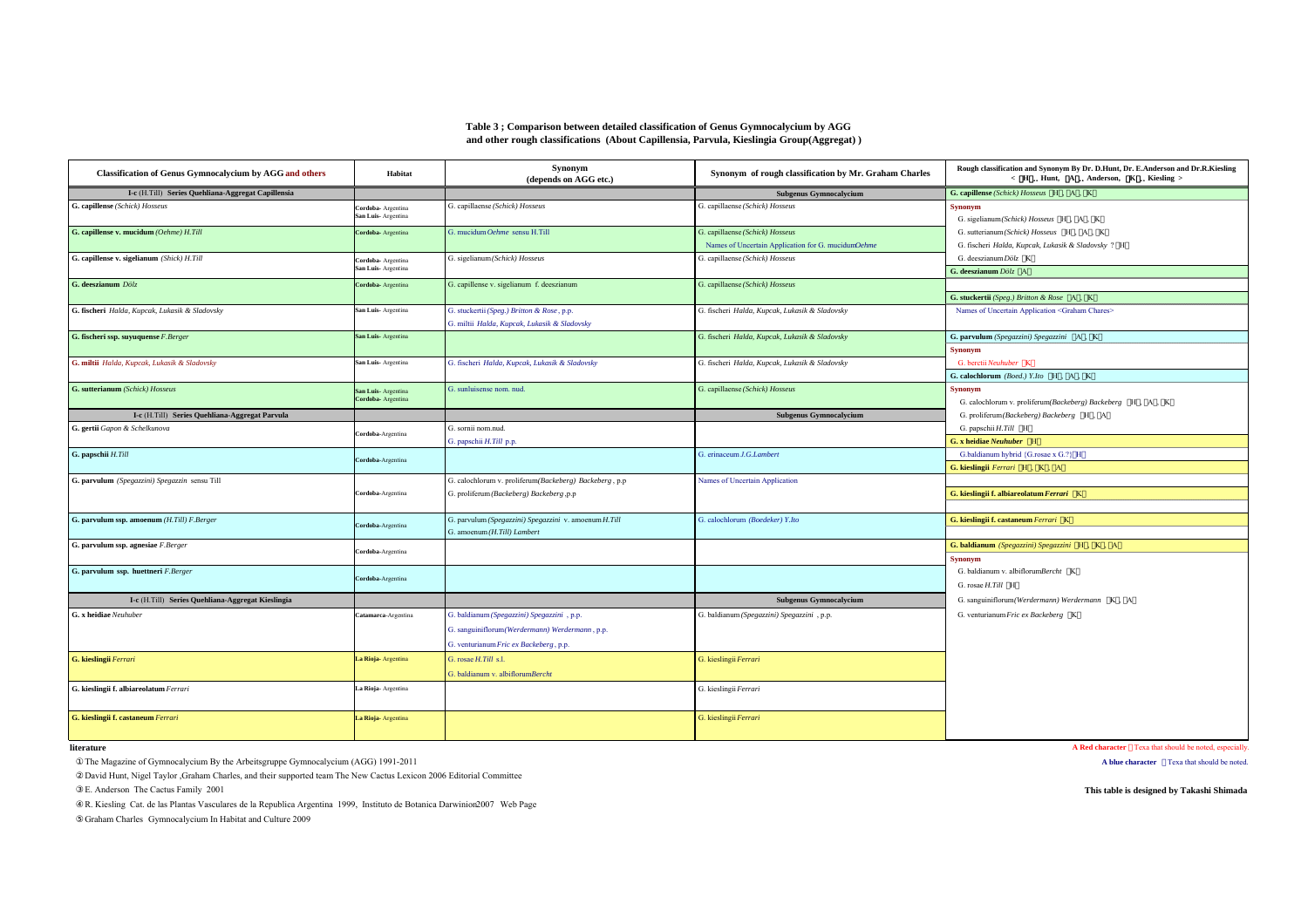| Table 4; Comparison between detailed classification of Genus Gymnocalycium by AGG            |  |
|----------------------------------------------------------------------------------------------|--|
| and other rough classifications (About Borthiana, Berctiana, Amerhauseriana Group(Aggregat)) |  |

| <b>Classification of Genus Gymnocalycium by AGG and others</b> | Habitat                                 | <b>Synonym</b><br>(depends on AGG etc.)                                                                           | Synonym of rough classification by Mr. Graham Charles | Rough classification and Synonym By Dr. D.Hunt, Dr. E.Anderson and Dr.R.Kiesling<br>< H Hunt, A Anderson, K Kiesling >                   |
|----------------------------------------------------------------|-----------------------------------------|-------------------------------------------------------------------------------------------------------------------|-------------------------------------------------------|------------------------------------------------------------------------------------------------------------------------------------------|
| I-c (H.Till) Series Quehliana-Aggregat Borthiana               |                                         |                                                                                                                   | Subgenus Gymnocalycium                                | G. gibbosum (Haworth) Pfeiffer ex Mittler H, A, K                                                                                        |
| G. borthii Koop ex H.Till                                      | San Luis-Argentina                      |                                                                                                                   | G. gibbosum ssp. borthii(Koop ex H.Till) Chares       | <b>Synonym</b><br>G. gibbosum f. ferox(Labouret) Slaba nom. inval. H                                                                     |
| G. borthii v. viridis Neuhuber                                 | San Luis-Argentina                      |                                                                                                                   | G. gibbosum ssp. borthii(Koop ex H.Till) Chares       | G. gibbosum v. ferox(Labouret) Y.Ito nom. inval. H., K.<br>G. gibbosum v. brachypetalum(Spegazzini) Papsch H , A                         |
| G. borthii ssp. kokori Haida & Milt                            | San Luis-Argentina                      |                                                                                                                   | G. gibbosum ssp. borthii(Koop ex H.Till) Chares       | G. gibbosum v. celsianum(Labouret) Y.Ito nom. inval. K.<br>G. gibbosum v. fenellii(Haage ex Quehl) Y.Ito nom. inval. K                   |
| G. borthii ssp. nogolense Neuhuber                             | San Luis-Argentina                      |                                                                                                                   | G. gibbosum ssp. borthii(Koop ex H.Till) Chares       | G. chubutense (Spegazzini) Spegazzini A, K<br>G. gibbosum ssp. ferox(Labouret ex Rümpler) Papsch H, A, K                                 |
| G. kroenleinii Kiesling                                        | La Rioja- Argentina                     |                                                                                                                   | G. kroenleinii Kiesling                               | G. reductum(Link) Pfeiffer ex Mittler A<br>G. gibbosum v. gerardii Y.Ito nom. inval. A                                                   |
| G. striglianum Jeggle ex H.Till                                | Mendoza-Argentina<br>La Pampa-Argentina |                                                                                                                   | G. striglianum Jeggle ex H.Till                       | G. borthii Koop ex H.Till K<br>G. striglianum Jeggle ex H.Till K                                                                         |
| G. striglianum ssp. aeneum M.Meregalli & L.Guglelmine          | San Luis-Argentina                      |                                                                                                                   | G. striglianum Jeggle ex H.Till                       | G. gibbosum ssp. borthii (Koop ex H.Till) Chares H                                                                                       |
| G. striglianum ssp. otmari Halda & Milt                        | La Pampa-Argentina                      |                                                                                                                   | G. striglianum Jeggle ex H.Till                       | <b>Synonym</b><br>G. borthii Koop ex H.Till H                                                                                            |
| G. taningaense Piltz                                           | Cordoba- Argentina                      |                                                                                                                   | G. taningaense Piltz                                  | G. borthii Koop ex H.Till A                                                                                                              |
| G. taningaense v. lukasikii (Halda & Kupcak) Neuhuber          | San Luis-Argentina                      | G. lukasikii Halda & Kupcak                                                                                       | G. taningaense Piltz                                  | G. kroenleinii Kiesling H, K                                                                                                             |
| G. taningaense v. lukasiki f. emilii (Halda & Milt) H.Till     | San Luis-Argentina                      | G. lukasiki v. emilii Halda & Milt<br>G. berchtianum nom. nud.                                                    | G. taningaense Piltz                                  | G. striglianum Jeggle ex H.Till H, A                                                                                                     |
| G. taningaense ssp. fuschilloiNeuhuber                         | Cordoba- Argentina                      |                                                                                                                   | G. taningaense $Piltz$                                | G. taningaense $Piltz$ H, A, K<br><b>Synonym</b>                                                                                         |
| I-c (H.Till) Series Quehliana-Aggregat Berctiana               |                                         |                                                                                                                   | <b>Subgenus Gymnocalycium</b>                         | G. gaponii Neuhuber H, K                                                                                                                 |
| G. berchtii Neuhuber                                           | San Luis-Argentina                      | G. parvulum (Spegazzini) Spegazzini sensu Kiesling                                                                | G. berchtii Neuhuber                                  | G. taningaense ssp. fuschilloiNeuhuber K                                                                                                 |
|                                                                |                                         |                                                                                                                   |                                                       |                                                                                                                                          |
| G. nataliae Neuhuber                                           | San Luis-Argentina                      | G. berchtii Neuhuber s. lato                                                                                      | G. berchtii Neuhuber                                  | G. berchtii Neuhuber H, A<br><b>Synonym</b>                                                                                              |
| G. morroense Kulhanek, Repka & J. Prochazka                    | San Luis-Argentina                      | G. nataliae v. morroense nom. nud.<br>G. berchtianum nom. nud.<br>G. berctii ssp. nataliae v. morroense nom. nud. | G. berchtii Neuhuber                                  | G. terweemeanum(Teucq ex Duursma) Borgmann et Piltz H<br>G. poeschlii Neuhuber? H<br>G. parvulum (Spegazzini) Spegazzin sensu Kiesling K |
| G. poeschlii Neuhuber                                          | San Luis-Argentina                      |                                                                                                                   | G. fischeri Halda, Kupcak, Lukasik & Sladovsky        | G. parvulum (Spegazzini) Spegazzini A, K<br><b>Synonym</b>                                                                               |
| G. poeschlii ssp. dolezalii Halda & Milt                       | Cordoba-Argentina                       | G. lepidum nom. nud.                                                                                              |                                                       | G. berctii Neuhuber K<br>G. amerhauseri $H.Till$ $H$ , $K$ , $A$                                                                         |
| I-c (H.Till) Series Quehliana-Aggregat Amerhauseriana          |                                         |                                                                                                                   | <b>Subgenus Gymnocalycium</b>                         |                                                                                                                                          |
| G. amerhauseri H.Till                                          | Cordoba-Argentina                       |                                                                                                                   | G. amerhauseri H.Till                                 | G. erinaceum Lambert H, A, K                                                                                                             |
| G. amerhauseri ssp. altagraciens H.Till & Amerhauser           | Cordoba-Argentina                       | G. altagraciense Bozsing ex Schütz nom. nud.                                                                      | G. amerhauseri $H$ . Till                             |                                                                                                                                          |
| G.frankianum Raush ex H.Till & Amerhauser                      | Catamarca-Argentina                     |                                                                                                                   | G. kieslingii Ferrari                                 |                                                                                                                                          |
| G. gaponii Neuhuber                                            | Cordoba- Argentina                      | G. genseri nom. nud.                                                                                              | G. erinaceum J.G. Lambert                             |                                                                                                                                          |
| G. gaponii ssp. geyeri Neuhuber & Gapon                        | Cordoba- Argentina                      |                                                                                                                   | G. erinaceum J.G. Lambert                             |                                                                                                                                          |
| G. walteri H.Till                                              | Cordoba-Argentina                       |                                                                                                                   | G. amerhauseri H.Till                                 |                                                                                                                                          |

**literature**

The Magazine of Gymnocalycium By the Arbeitsgruppe Gymnocalycium (AGG) 1991-2011

David Hunt, Nigel Taylor ,Graham Charles, and their supported team The New Cactus Lexicon 2006 Editorial Committee E. Anderson The Cactus Family 2001

E. Anderson The Cactus Family 2001<br>R. Kiesling Cat. de las Plantas Vasculares de la Republica Argentina 1999, Instituto de Botanica Darwinion 2007 Web Page<br>Graham Charles Gymnocalycium In Habitat and Culture 2009

**A Red character** Texa that should be noted, especially.<br>**A blue character** Texa that should be noted.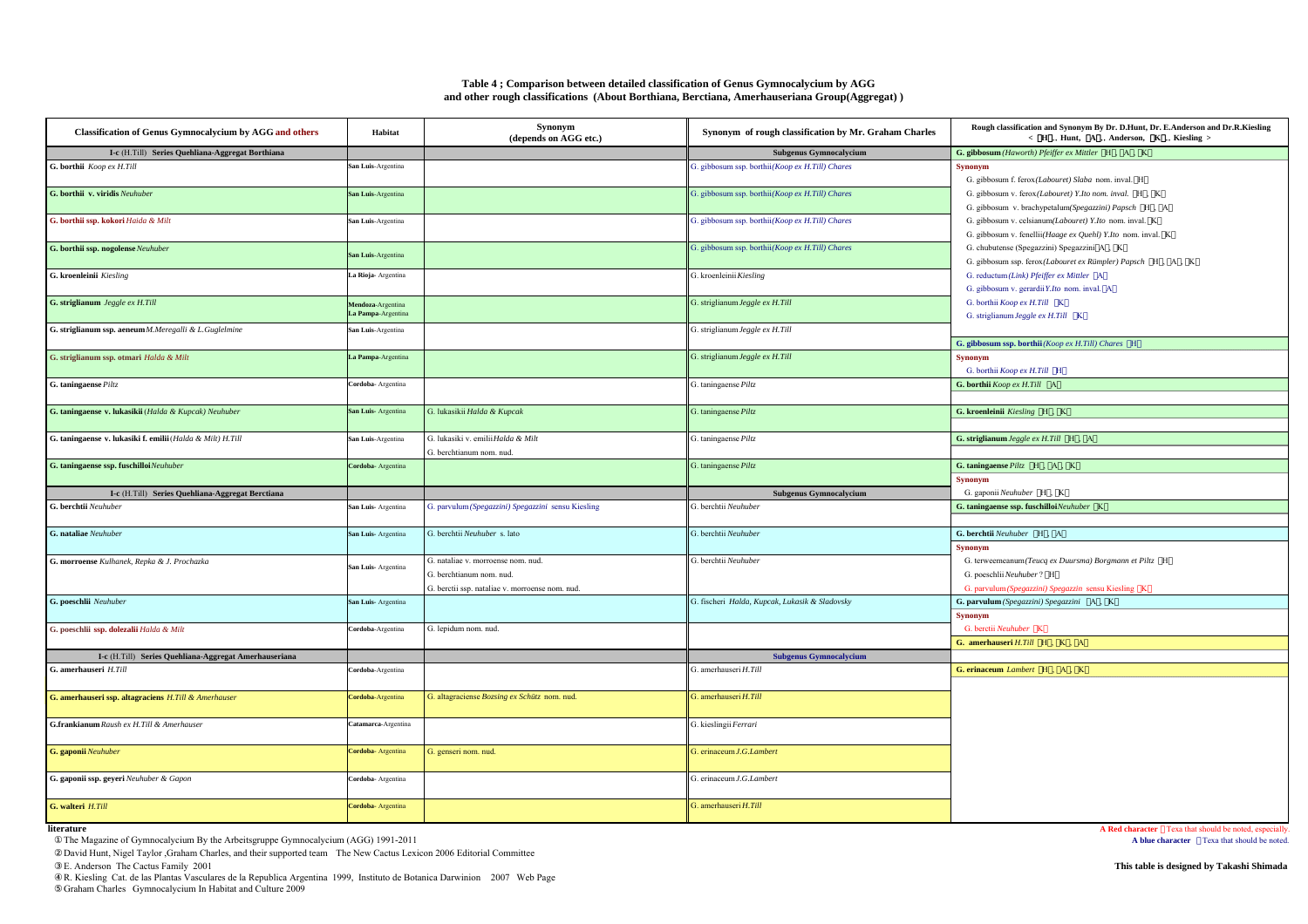#### **Table 5 ; Comparison between detailed classification of Genus Gymnocalycium by AGG and other rough classifications (About Mostiana, Hosseiana, Oenanthema Group(Aggregat))**

| <b>Classification of Genus Gymnocalycium by AGG and others</b>                  | Habitat                                  | Synonym<br>(depends on AGG etc.)                                     | Synonym of rough classification by Mr. Graham Charles      | Rough classification and Synonym By Dr. D.Hunt, Dr. E.Anderson and Dr.R.Kiesling<br>$\label{eq:K} \begin{array}{cccccc} \times & H & {\rm Hunt}, & {\rm A} & {\rm Anderson}, & {\rm K} & {\rm Kiesling} \end{array}$ |
|---------------------------------------------------------------------------------|------------------------------------------|----------------------------------------------------------------------|------------------------------------------------------------|----------------------------------------------------------------------------------------------------------------------------------------------------------------------------------------------------------------------|
| -A-AI-d (H.Till) Series Mostiana-Aggregat Mostiana                              |                                          |                                                                      | <b>Subgenus Microsemineum</b>                              | G. mostii (Gürke) Britton & Rose H. A. K.                                                                                                                                                                            |
| G. mosti (Gürke) Britton & Rose                                                 | rdoba- Argentina                         |                                                                      | G. mosti (Gürke) Britton & Rose                            | <b>Synonym</b><br>G. bicolor Schütz A. K.                                                                                                                                                                            |
| G. mostii v. immemoratum(Casellanos & Lelong) H.Till & Amerhauser               | Cordoba-Argentina                        | G. immemoratum Castellanos & Lelong                                  | G. mostii ssp. valnicekianum Jajo) Meregalii & Chares      | G. tobuschianumSchick H                                                                                                                                                                                              |
|                                                                                 |                                          | G. valnicekianum v. polycentralisSchütz                              |                                                            | G. immemoratum Castellanos & Lelong A, K                                                                                                                                                                             |
|                                                                                 |                                          | G. froehlichianum sensuvan Osten                                     |                                                            | G. kurtzianum (Gürke) Britton & Rose H., A., K.                                                                                                                                                                      |
|                                                                                 |                                          | G. tobuschianumSchick (The first description belongs to G.monvillei. |                                                            | G. mostii v. kurtzianum(Gürke) Backeberg K                                                                                                                                                                           |
|                                                                                 |                                          | G. mostii v. immemoratum circulates by the name of G. valnicekianum. |                                                            | G. valnicekianumJajo A. K                                                                                                                                                                                            |
| G. mostii v. kurtzianum (Gürke) H.Till & Amerhaser                              | Cordoba- Argentina                       | G. mostii v. kurtzianum(Gürke) Backeberg                             | G. mosti (Gürke) Britton & Rose                            | G. valnicekianum v. polycentralisochütz K                                                                                                                                                                            |
|                                                                                 |                                          | G. kurtzianum(Gürke) Britton & Rose                                  |                                                            | G. valnicekianum Jaio H                                                                                                                                                                                              |
| G. mostii v. miradorense H.Till & Amerhauser                                    | Cordoba-Argentina                        |                                                                      | G. mosti (Gürke) Britton & Rose                            | G. prochazkianum Sorma H                                                                                                                                                                                             |
|                                                                                 |                                          |                                                                      |                                                            | To be evaluated H                                                                                                                                                                                                    |
| G. mostii ssp. ferocior (Backebg.) H.Till & Amerhauser                          | Cordoba- Argentina                       | G. hybopleurum v. ferociorBackeberg nom. inval.                      | G. castellanosii ssp. ferocius(H.Till & Amerhauser) Chares | G. castellanosii ssp. ferocius (Till & Amerhauseri) G.Charles H                                                                                                                                                      |
|                                                                                 | La Rioja-Argentina                       | G. hybopleurum v. feroxBackeberg nom. inval.                         |                                                            | <b>Synonym</b>                                                                                                                                                                                                       |
| G. valnicekianumJajo                                                            |                                          | G. genseri nom. nud.                                                 | G. mostii ssp. valnicekianum(Jajo) Meregalii & Chares      | G. mostii ssp. ferocior (Backebg.) H.Till & Amerhauser H                                                                                                                                                             |
|                                                                                 | <b>Cordoba-Argentina</b>                 | G. mostii v. stenocostatum nom. nud.                                 |                                                            | G. glauccum H                                                                                                                                                                                                        |
|                                                                                 |                                          | G. mostii v. genseri nom. nud.                                       |                                                            | G. glauccum ssp. ferrari H                                                                                                                                                                                           |
|                                                                                 |                                          | G. curvispinum v. acuticostatum nom. nud., p.p.                      |                                                            | G. mucidum Oehme sensu Piltz, Metzing & Schweitzer A, K                                                                                                                                                              |
| G. valnicekianum v. bicolor(Schutz) H.Till & Amerhauser                         |                                          | G. bicolor Schütz                                                    | G. mostii ssp. valnicekianum Jajo) Meregalii & Chares      | Synonym                                                                                                                                                                                                              |
|                                                                                 | Cordoba- Argentina                       | G. bicolor v. simplex nom. nud.                                      |                                                            | G. ferrarii Rausch A, K                                                                                                                                                                                              |
|                                                                                 |                                          | G. curvispinum v. acuticostatum nom. nud., p.p.                      |                                                            | G. glaucum Ritter A. K.                                                                                                                                                                                              |
| G. valnicekianum ssp. prochazkianum(Sorma) H.Till & Amerhauser                  | Cordoba-Argentina                        | G. prochazkianum Sorma                                               | G. mostii ssp. valnicekianum(Jajo) Meregalii & Chares      | G. hossei (F.Haage) A.W. Hill H., A.                                                                                                                                                                                 |
|                                                                                 |                                          |                                                                      |                                                            | <b>Synonym</b>                                                                                                                                                                                                       |
| -A-AI-d (H.Till) Series Mostiana-Aggregat Hosseiana                             |                                          |                                                                      | <b>Subgenus Microsemineum</b>                              | G. mazanense(Backeberg) Backeberg H , A                                                                                                                                                                              |
| G. ferrarii Rausch                                                              |                                          | G mucidum v ferrarii                                                 | G. glaucum ssp. ferrarii(Rausch) Chares                    | G. nidulans<br>Fric ex Backeberg $\quad$ H $\,$ , $\,$ A                                                                                                                                                             |
|                                                                                 | La Rioia-Argentina<br>atamarca-Argentina |                                                                      |                                                            | G. weissianumBackeberg H , A                                                                                                                                                                                         |
| G. ferrarii v. elegans Rausch & Kiesling nom. nud.                              | La Rioja-Argentina                       |                                                                      | G. glaucum ssp. ferrarii(Rausch) Chares                    |                                                                                                                                                                                                                      |
| G. hossei (F. Haage) A.W. Hill                                                  | La Rioja-Argentina                       | G. mazanense(Backeberg) Backeberg                                    | G. hossei F. Haage                                         | G. rhodantherum (Boedeker) Backeberg A<br>G. guanchinenseSchütz A                                                                                                                                                    |
|                                                                                 |                                          |                                                                      |                                                            |                                                                                                                                                                                                                      |
|                                                                                 |                                          | G. mazanense v. feroxBackeberg nom. inval.<br>G. weissianumBackeberg |                                                            | G. mazanense (Backeberg) Backeberg K<br><b>Synonym</b>                                                                                                                                                               |
|                                                                                 |                                          | G. azureum nom. nud.                                                 |                                                            |                                                                                                                                                                                                                      |
| G. hossei v. breviflorum (Backebg.) H.Till                                      |                                          |                                                                      |                                                            | G. mazanense v. breviflorum (Backeberg) Backeberg K<br>G. mazanense v. ferox Backeberg nom. inval. K                                                                                                                 |
|                                                                                 | La Rioja-Argentina                       | G. mazanense v. breviflorum(Backeberg) Backeberg                     | G. hossei F. Haage                                         |                                                                                                                                                                                                                      |
| G. hossei v. nidulans (Backebg.) H.Till                                         |                                          | G. nidulansFric ex Backeberg                                         | G. hossei F. Haage                                         | G. nidulansFric ex Backeberg K<br>G. weissianumBackeberg K                                                                                                                                                           |
|                                                                                 | La Rioja-Argentina                       |                                                                      |                                                            |                                                                                                                                                                                                                      |
|                                                                                 |                                          | G. pugionacanthumBackeberg ex H.Till sensu Till                      |                                                            | G. weissianum v. atroroseum Backeberg nom. inval. K                                                                                                                                                                  |
|                                                                                 |                                          | G. demetianium nom.nud                                               |                                                            | G. weissianum v. cinerascens Backeberg nom. inval. K                                                                                                                                                                 |
|                                                                                 |                                          | G. hybopleurum v. euchlorum nom.nud., p.p.                           |                                                            | G. hybopleurum (Schumann) Backeberg A, K                                                                                                                                                                             |
| - A-AI-d (H.Till) Series Mostiana-Aggregat Oenantherra                          |                                          |                                                                      | <b>Subgenus Microsemineum</b>                              | Synonym The opinion of E.Anderson and R.Kiesling is different.                                                                                                                                                       |
| G. ambatoense Piltz                                                             | atamarca-Argentina                       |                                                                      | G. oenanthemumBackeberg                                    | G. nigriareolatumBackeberg A                                                                                                                                                                                         |
|                                                                                 |                                          |                                                                      |                                                            | G. nigriareolatum v. densispinunBackeberg ex H.Till A                                                                                                                                                                |
| G. ambatoense ssp. plesniki Halda & Milt                                        | Catamarca-Argentina                      | G. sp. LTR From Fechser                                              | G. oenanthemum Backeberg                                   | G. nigriareolatum v. simoiH. Till A                                                                                                                                                                                  |
| G. nigriareolatum Backeberg                                                     | Catamarca Argentina                      | G. curvispinumFric. nom. nud.                                        | G. nigriareolatumBackeberg                                 | G. ambatoense Piltz K                                                                                                                                                                                                |
|                                                                                 |                                          | G. curvispinum v. porzezuello nom. nud.                              |                                                            | G. castellanosii ssp. ferocior(Till & Amerhauseri) G. Charles K                                                                                                                                                      |
| G. nigriareolatum f. carmineumH.Till                                            | Catamarca-Argentina                      |                                                                      | G. nigriareolatum Backeberg                                | G. catamarcense H.Till & W.Till, p.p K                                                                                                                                                                               |
| G. nigriareolatum v. densispinumBackeberg ex H.Till                             | atamarca Argentina                       | G. hybopleurum v. centrispinumBackeberg nom. inval.?                 | G. nigriareolatumBackeberg                                 | G. catamarcense ssp. acinacispinumH.Till & W.Till K                                                                                                                                                                  |
|                                                                                 |                                          | G. hybopleurum v. breviflorumBackeberg nom. inval.?                  |                                                            | G. catamarcense ssp. schmidianumH.Till & W.Till K                                                                                                                                                                    |
| G. nigriareolatum v. simoiH.Till                                                | Catamarca-Argentina                      | G. hybopleurum(Schumann) Backeberg, p.p                              | G. nigriareolatum Backeberg                                | G. hybopleurum v. breviflorumBackeberg nom. inval. K                                                                                                                                                                 |
| G. oenanthemum Backeberg                                                        | atamarca-Argentina                       | G. carminanthumBorth et Koop, p.p.                                   | G. oenanthemumBackeberg                                    | G. hybopleurum v. centrispinumBackeberg nom. inval. K.                                                                                                                                                               |
|                                                                                 |                                          | G. tillianumRausch, p.p.                                             |                                                            | G. hybopleurum v. euchlorum nom. nud. K                                                                                                                                                                              |
|                                                                                 |                                          | G. nigriareolatum f. carmineum H.Till ?                              |                                                            | G. hybopleurum v. feroxBackeberg nom. inval. K                                                                                                                                                                       |
| G. oenanthemum ssp. carminanthum(Borth & Koop) H.Till                           | Catamarca-Argentina                      | G. carminanthumBorth et Koop                                         | G. oenanthemumBackeberg                                    | G. mostii ssp. ferocior (Backebg.) H.Till & Amerhauser K                                                                                                                                                             |
|                                                                                 |                                          |                                                                      |                                                            | G. nigriareolatumBackeberg K                                                                                                                                                                                         |
| G. tillianum Rausch                                                             | Catamarca-Argentina                      |                                                                      | G. oenanthemumBackeberg                                    | G. nigriareolatum Backeberg H                                                                                                                                                                                        |
|                                                                                 |                                          |                                                                      |                                                            | <b>Synonym</b>                                                                                                                                                                                                       |
| G. tillianum ssp. montanum(Slaba) F.Berger                                      | Catamarca-Argentina                      | G. carminanthum v. montanumSlaba                                     | G. oenanthemumBackeberg                                    | G. nigriareolatum v. densispinumBackeberg ex H.Till H                                                                                                                                                                |
|                                                                                 |                                          |                                                                      |                                                            | G. nigriareolatum v. simoiH.Till H                                                                                                                                                                                   |
| G. curvispinum Fric. n. n.                                                      | Catamarca-Argentina                      | G. nigriareolatumBackeberg                                           | G. nigriareolatumBackeberg                                 | G. ambatoense Piltz A                                                                                                                                                                                                |
| This is another Species of G.nigriareoratum By Mr. Neuhuber's personal opinion. |                                          |                                                                      |                                                            | G. carminanthum Borth et Koop $A$                                                                                                                                                                                    |
| G. nigriareoratum aff.                                                          | Catamarca Argentina                      | G. hybopleurum(Schumann) Backeberg, p.p.                             | G. nigriareolatumBackeberg                                 | G. tillianum Rausch A                                                                                                                                                                                                |
| The species that relates to G.nigriareoratum assumed to be G.hybopleurum        |                                          | G. hybopleurum v. centrispinumBackeberg nom. inval.                  |                                                            | G. oenanthemum Backeberg H, K                                                                                                                                                                                        |
| in the east from Sierra del Manchao is an indetermination. (H.Till)             |                                          | G. hybopleurum v. breviflorumBackeberg nom. inval.                   |                                                            | <b>Synonym</b>                                                                                                                                                                                                       |
|                                                                                 |                                          | G. hybopleurum v. pirqu nom. nud.                                    |                                                            | G. ambatoense Piltz H                                                                                                                                                                                                |
|                                                                                 |                                          | G. hybopleurum v. euchlorum nom. nud., p.p. ?                        |                                                            | G. carminanthumBorth et Koop H. K                                                                                                                                                                                    |
|                                                                                 |                                          |                                                                      |                                                            | G. tillianumRausch H. K                                                                                                                                                                                              |

**literature**

The Magazine of Gymnocalycium By the Arbeitsgruppe Gymnocalycium (AGG) 1991-2011<br>David Hunt, Nigel Taylor ,Graham Charles, and their supported team The New Cactus Lexicon 2006 Editorial Committee

E. Anderson The Cactus Family 2001<br>R. Kiesling Cat. de las Plantas Vasculares de la Republica Argentina 1999, Instituto de Botanica Darwinion 2007 Web Page<br>Graham Charles Gymnocalycium In Habitat and Culture 2009

**A Red character** Texa that should be noted, especially.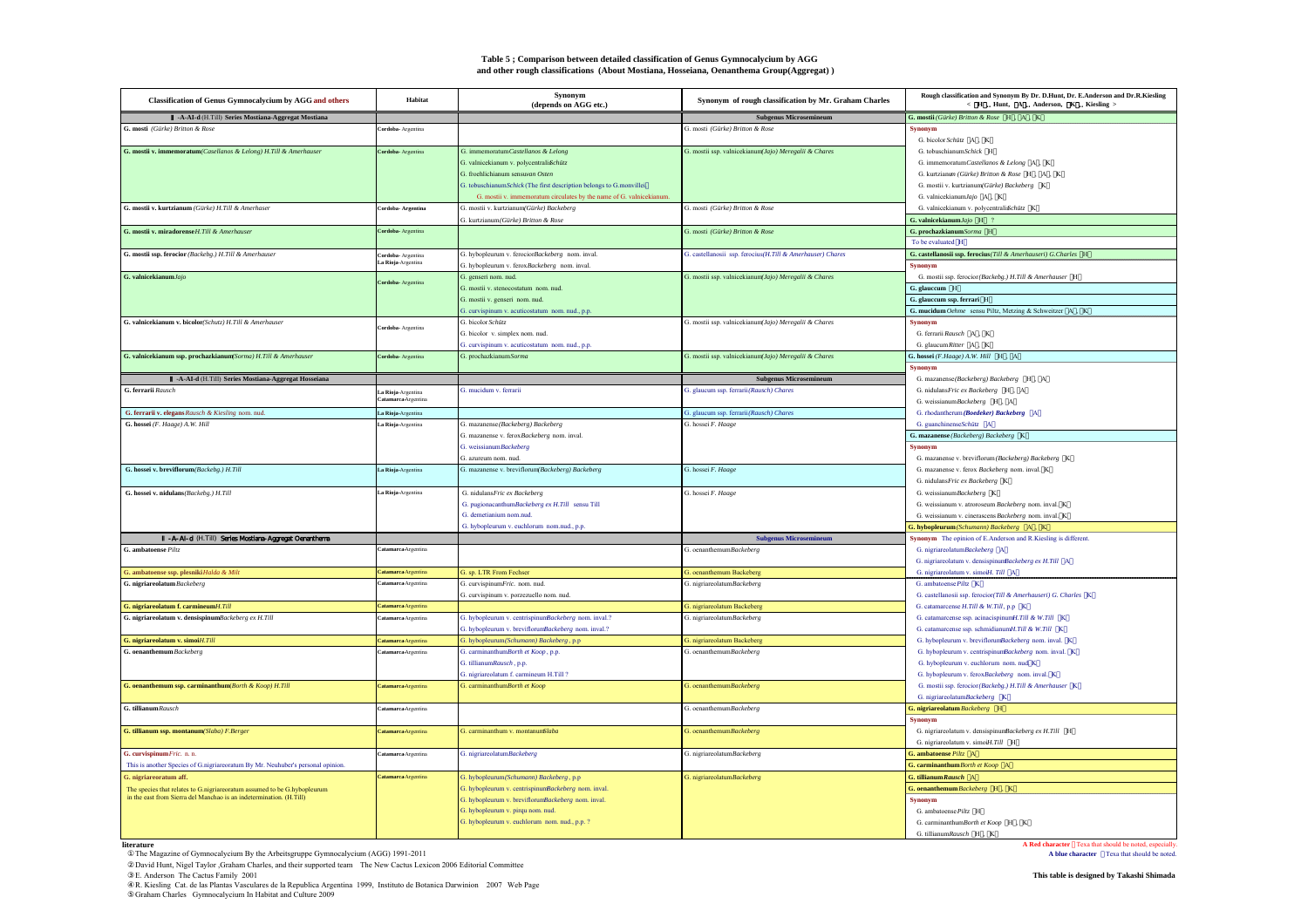#### **Table 6 ; Comparison between detailed classification of Genus Gymnocalycium by AGG and other rough classifications (About Rhodanthera, Spegaziniana Group(Aggregat) )**

| <b>Classification of Genus Gymnocalycium by AGG and others</b> | Habitat                                                       | Synonym<br>(depends on AGG etc.)                                                             | Synonym of rough classification by Mr. Graham Charles | Rough classification and Synonym By Dr. D.<br>Hunt, Dr. E.Anderson and Dr.R.<br>Kiesling<br>$\leq$ H $\leq$ Hunt, $\leq$ Anderson, $\leq$ K<br>Kiesling $>$ |
|----------------------------------------------------------------|---------------------------------------------------------------|----------------------------------------------------------------------------------------------|-------------------------------------------------------|-------------------------------------------------------------------------------------------------------------------------------------------------------------|
| -A-AI-d (H.Till) Series Mostiana-Aggregat Rhodanthera          |                                                               |                                                                                              | <b>Subgenus Microsemineum</b>                         | G. albiareolatum Rausch H. A. K                                                                                                                             |
| G. alboareolatum Rausch                                        | La Rioja-Argentina                                            | G albiareolatum Rausch                                                                       | G albiareolatum Rausch                                | <b>Synonym</b><br>G. albiareolatum v. ramosum Rausch K                                                                                                      |
| $G.$ alboareolatum v. ramosum $Rausch$                         | La Rioja-Argentina                                            |                                                                                              | G. albiareolatum Rausch                               | G. rhodantherum (Boedeker) Backeberg H<br><b>Synonym</b>                                                                                                    |
| G. guanchinense Schütz                                         | La Rioja-Argentina                                            | G. famatimensis Rausch nom. nud., p.p.                                                       | G. rhodantherum (Boedeker) Backeberg                  | G. jochumii Neuhuber H<br>G. guanchinense Schütz H                                                                                                          |
| G. jochumii Neuhuber                                           | La Rioja-Argentina                                            |                                                                                              | G. ritterianum Rausch                                 | G. ritterianum Rausch H. A. K.                                                                                                                              |
| G. jochumii v. jugum Neuhuber                                  | La Rioja-Argentina                                            |                                                                                              | G. ritterianum Rausch                                 | G. hossei (F. Haage) A.W. Hill H., A<br><b>Synonym</b>                                                                                                      |
| G. rhodantherum (Boedeker) H.Till                              | La Rioja-Argentina                                            | G. mazanense v. rhodantherum (Boedeker) Backeberg nom. illeg.                                | G. rhodantherum (Boedeker) Backeberg                  | G. mazanense (Backeberg) Backeberg H , A<br>G. nidulans Fric ex Backeberg H , A                                                                             |
| G. rhodantherum v. cinerascens H.Till                          | La Rioja-Argentina                                            | 3. famatimensis Rausch nom. nud., p.p.<br>G. weissianum v. cinerascens Backeberg nom. inval. | G. rhodantherum (Boedeker) Backeberg                  | G. weissianum Backeberg H , A<br>G. rhodantherum (Boedeker) Backeberg A                                                                                     |
| <b>G.</b> ritterianum Rausch                                   | La Rioja-Argentina                                            | G. famatimensis Rausch nom., nud. p.p.                                                       | G. ritterianum Rausch                                 | G. guanchinense Schütz A<br>G. mazanense (Backeberg) Backeberg K                                                                                            |
| G. ritterianum ssp. acentracanthum F.Berger                    | a Rioja-Argentina                                             |                                                                                              | G. ritterianum Rausch                                 | Synonym<br>G. mazanense v. breviflorum (Backeberg) Backeberg K                                                                                              |
|                                                                |                                                               |                                                                                              |                                                       | G. mazanense v. ferox Backeberg nom. inval. K                                                                                                               |
| G. weissianum Backeberg                                        | La Rioja-Argentina                                            | G. polycephalum Piltz nom. nud.<br>G. mazanense v. polycephalum Piltz nom. nud.              | G. hossei F. Haage                                    | G. nidulans Fric ex Backeberg K<br>G. weissianum Backeberg K                                                                                                |
| G. weissianum v. atroroseum Backeberg                          | La Rioja-Argentina                                            | G. mazanense v. roseiflorum (Backeberg) H.Till nom. inval.                                   |                                                       | G. weissianum v. atroroseum Backeberg nom. inval. K.<br>G. weissianum v. cinerascens Backeberg nom. inval. K                                                |
| -A-AI-d (H.Till) Series Mostiana-Aggregat Spegaziniana         |                                                               |                                                                                              | <b>Subgenus Microsemineum</b>                         | G. bayrianum $H.Till \& H.Till$ H, A, K                                                                                                                     |
| G. bayrianum H.Till ex H.Till                                  | Salta- Argentina<br>Tucuman-Argentina                         | G. spegazzinii ssp. bayrianum (H.Till) Halda                                                 | G. bayrianum H.Till                                   | G. spegazzinii Britton & Rose H , A , K                                                                                                                     |
| G. cardenasianum Ritter                                        | Catamarca Argentina                                           | G. spegazzinii v. bayrianum (H.Till) Halda                                                   |                                                       | <b>Synonym</b>                                                                                                                                              |
|                                                                | Tarija-Bolivia                                                | G. spegazzinii ssp. cardenasianum (Ritter) Kiesling & Metzing                                | G. cardenasianum Ritter                               | G. spegazzinii v. major Backeber g K<br>G. spegazzinii v. punillense H.Till & W.Till K                                                                      |
| G. cardenasianum ssp. armatum (Ritter) H.Till ined.            | Tarija-Bolivia                                                | G. armatum Ritter<br>3. cardenasianum v. armatum (Ritter) Slaba et Sorma                     | G. cardenasianum Ritter                               | G. spegazzinii ssp. cardenasianum (Ritter) Kiesling & Metzing H , A<br><b>Synonym</b>                                                                       |
| G. catamarcense H.Till & W.Till                                | Catamarca-Argentina                                           | G. hybopleurum (Schumann) Backeberg, p.p.<br>G. pugionacanthum Backeberg, p.p.               | G. pugionacanthum Backeberg                           | G. armatum Ritter H. A<br>G. glaucum H                                                                                                                      |
| G. catamarcense f. belense $H.Till \& W.Till$                  | Catamarca-Argentina                                           |                                                                                              | G. pugionacanthum Backeberg                           | G. glaucum ssp. ferrari H<br>G. mucidum Oehme sensu Piltz, Metzing & Schweitzer A, K                                                                        |
| G. catamarcense f. ensispinum H.Till & W.Till                  | Catamarca-Argentina                                           |                                                                                              | G. pugionacanthum Backeberg                           | Synonym                                                                                                                                                     |
|                                                                |                                                               |                                                                                              |                                                       | G. ferrarii Rausch A, K                                                                                                                                     |
| G. catamarcense f. montanum H.Till & W.Tilll                   | Catamarca-Argentina                                           |                                                                                              | G. pugionacanthum Backeberg                           | G. glaucum Ritter A, K                                                                                                                                      |
| G. catamarcense ssp. acinacispinum $H.Till \& W.Till$          |                                                               |                                                                                              |                                                       | G. hybopleurum (Schumann) Backeberg A, K                                                                                                                    |
|                                                                | Catamarca-Argentina                                           |                                                                                              | G. pugionacanthum Backeberg                           | Synonym The opinion of E.Anderson and R.Kiesling is different.<br>G. nigriareolatum Backeberg A                                                             |
| G. catamarcense ssp. schmidianum H.Till & W.Till               | Catamarca-Argentina                                           | G. glaucum F.Ritter ssp. albertovoitechii J. Halda & I. Milt                                 | G. pugionacanthum Backeberg                           | G. nigriareolatum v. densispinum Backeberg ex H.Till A<br>G. nigriareolatum v. simoi H. Till A                                                              |
| G. glaucum Ritter                                              | La Rioja-Argentina                                            | G. mucidum Oehme sensu Piltz, Metzing & Schweitzer                                           | G. glaucum F.Rirtter                                  | G. ambatoense Piltz K<br>G. castellanosii ssp. ferocior (Till & Amerhauseri) G. Charles K                                                                   |
| G. spegazzinii Britton & Rose                                  | Salta- Argentina<br>Tucuman-Argentina<br>Catamarca- Argentina | G. loricatum (Speg.) Speg. nom. illeg.                                                       | G. spegazzinii Britton & Rose                         | G. catamarcense H.Till & W.Till, p.p K<br>G. catamarcense ssp. acinacispinum H.Till & W.Till K                                                              |
| G. spegazzinii ssp. sarkae Halda & Milt                        | Salta- Argentina                                              | G. spegazzinii Britton & Rose                                                                | G. spegazzinii Britton & Rose                         | G. catamarcense ssp. schmidianum H.Till & W.Till K<br>G. hybopleurum v. breviflorum Backeberg nom. inval. K                                                 |
| G. spegazzinii f. unguispinum Slaba                            | Salta-Argentina                                               | G. spegazzinii Britton & Rose                                                                | G. spegazzinii Britton & Rose                         | G. hybopleurum v. centrispinum Backeberg nom. inval. K<br>G. hybopleurum v. euchlorum nom. nud. $K$                                                         |
| G. spegazzinii v. horizontalonium(Fric) Valnicek               | Salta-Argentina                                               | G. spegazzinii Britton & Rose                                                                | G. spegazzinii Britton & Rose                         | G. hybopleurum v. ferox Backeberg nom. inval. K                                                                                                             |
| G. spegazzinii v. major Backeberg                              | Salta- Argentina                                              | G. spegazzinii v. cachense Backeberg & Knuth nom. inval.                                     | G. spegazzinii Britton & Rose                         | G. mostii ssp. ferocior (Backebg.) H.Till & Amerhauser K<br>G. nigriareolatum Backeberg K                                                                   |
|                                                                |                                                               |                                                                                              |                                                       | G. pugionacanthum Backeberg H., K.                                                                                                                          |
| G. spegazzinii v. punillense $H.Till$ & W.Till                 | Salta-Argentina<br>Tucuman-Argentina                          |                                                                                              | G. spegazzinii Britton & Rose                         | Formerly regarded as a form of the uncertain G.hybopleurum but now thought to<br>be an old name for G.catamarcense Hunt(The New Cactus Lexicon)             |
|                                                                |                                                               |                                                                                              |                                                       | <b>Synonym</b>                                                                                                                                              |
|                                                                |                                                               |                                                                                              |                                                       | G. catamarcense H.Till & W.Till H<br>G. catamarcense H.Till & W.Till, p.p. K.                                                                               |
|                                                                |                                                               |                                                                                              |                                                       | G. catamarcense f. belense $H.$ Till & W. Till H $, K$                                                                                                      |
|                                                                |                                                               |                                                                                              |                                                       | G. catamarcense f. ensispinum H.Till & W.Till H , K                                                                                                         |
|                                                                |                                                               |                                                                                              |                                                       | G. catamarcense f. montanum H.Till & W.Till H, K                                                                                                            |
|                                                                |                                                               |                                                                                              |                                                       | G. hybopleurum (Schumann) Backeberg H                                                                                                                       |
|                                                                |                                                               |                                                                                              |                                                       | G. pugionacanthum Backeberg ex H.Till (sensu Till) A                                                                                                        |
|                                                                |                                                               |                                                                                              |                                                       | G. catamarcense ssp. catamarcense H.Till & W.Till A                                                                                                         |
|                                                                |                                                               |                                                                                              |                                                       | G. catamarcense ssp. acinacispinum $H.Till \& W.Till$ _ A                                                                                                   |
|                                                                |                                                               |                                                                                              |                                                       | G. catamarcense ssp. schmidianum $H.\mathit{Fill}\ \&\ W.\mathit{Fill}=\mathit{A}$<br>$\le$ G. rhodantherum (Boedeker) Backeberg ; Doubtful Taxon K $\ge$   |
|                                                                |                                                               |                                                                                              |                                                       | < G. guanchinense Schütz; Doubtful Taxon K >                                                                                                                |
| literature                                                     |                                                               |                                                                                              |                                                       | A Red character Texa that should be noted, especially                                                                                                       |

The Magazine of Gymnocalycium By the Arbeitsgruppe Gymnocalycium (AGG) 1991-201

David Hunt, Nigel Taylor ,Graham Charles, and their supported team The New Cactus Lexicon 2006 Editorial Committee

E. Anderson The Cactus Family 2001<br>R. Kiesling Cat. de las Plantas Vasculares de la Republica Argentina 1999, Instituto de Botanica Darwinic 2007 Web Page<br>Graham Charles Gymnocalycium In Habitat and Culture 2009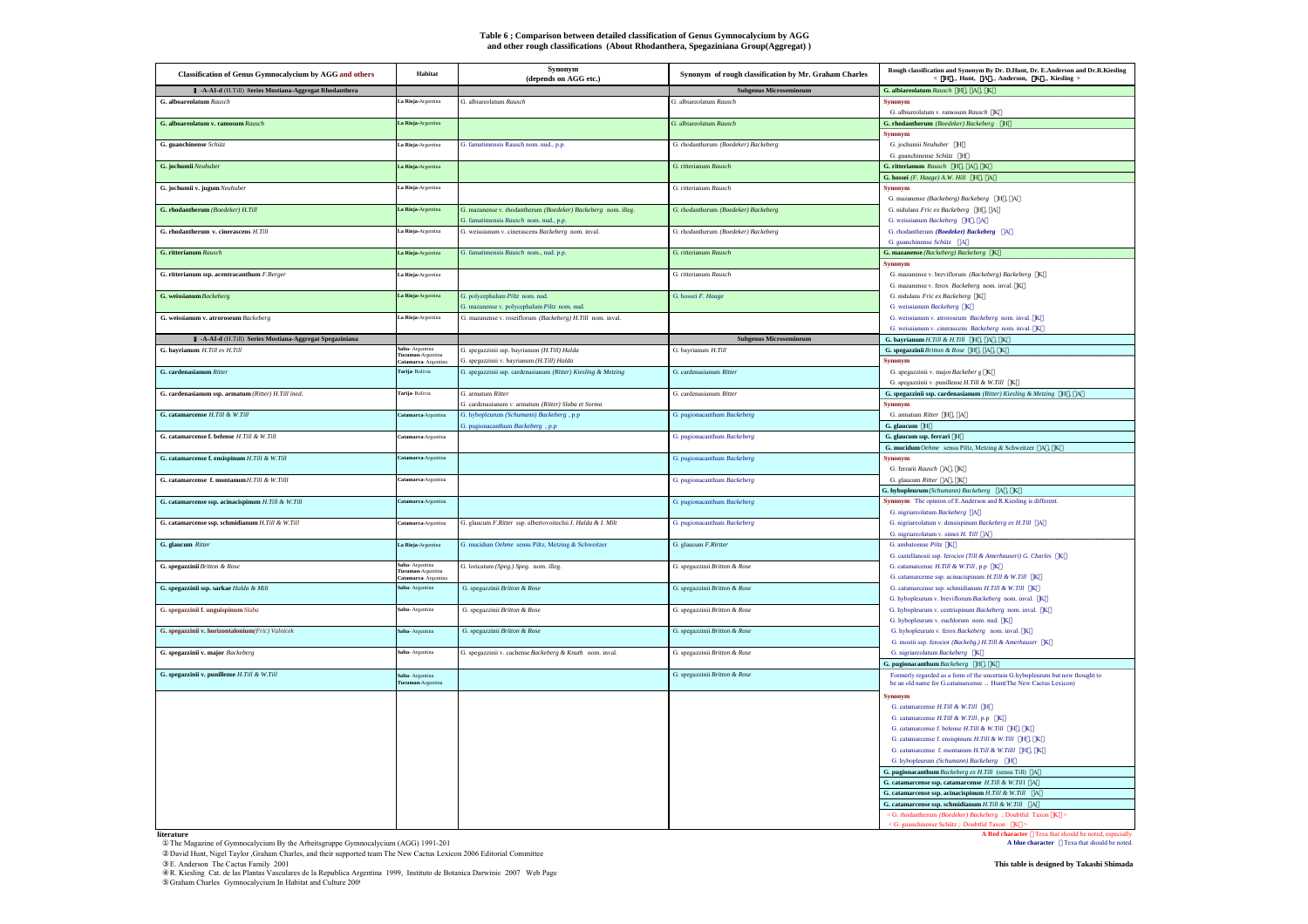## **Table 7 ; Comparison between detailed classification of Genus Gymnocalycium by AGG and other rough classifications (About Monvilleiana, Saglionia Group(Aggregat))**

| <b>Classification of Genus Gymnocalycium by AGG and others</b>    | Habitat                                     | Synonym<br>(depends on AGG etc.)                                      | Synonym of rough classification by Mr. Graham Charles             | Rough classification and Synonym By Dr. D.Hunt, Dr. E.Anderson and Dr.R.Kiesling<br>< H Hunt, A Anderson, K Kiesling > |
|-------------------------------------------------------------------|---------------------------------------------|-----------------------------------------------------------------------|-------------------------------------------------------------------|------------------------------------------------------------------------------------------------------------------------|
| -A-A1-e (H.Till) Series Saglioniana-Aggregat Monvilleiana         |                                             |                                                                       | <b>Subgenus Microsemineum</b>                                     | G. monvillei (Lemaire) Britton & Rose H. A. K.                                                                         |
| G. brachyanthum (Gürke) Britton & Rose                            | Cordoba-Argentina                           | G. monvillei v. grandiflorum (Backeberg) H.Till                       | G. monvillei (Lemaire) Britton & Rose                             | <b>Synonym</b>                                                                                                         |
|                                                                   |                                             | G. grandiflorum Backeberg                                             |                                                                   | G. brachyanthum (Gürke) Britton & Rose K                                                                               |
|                                                                   |                                             | G. monvillei (Lemaire)Pfeiff ex Britton & Rose                        |                                                                   | G. monvillei v. grandiflorum (Backeberg) H.Till K                                                                      |
| G. monvillei (Lemaire)Pfeiff ex Britton & Rose                    | Cordoba-Argentina                           | G. multiflorum (Hooker) Britton & Rose                                | G. monvillei (Lemaire) Britton & Rose                             | G. monvillei ssp. brachyanthum (Gürke) H.Till H, K                                                                     |
| G. monvillei v. coloratum Neuhuber                                | Cordoba-Argentina                           |                                                                       | G. monvillei (Lemaire) Britton & Rose                             | G. monvillei ssp. gertrudae (Neuhuber) Neuhuber H                                                                      |
| G. monvillei v. safronovii Gapon                                  | Cordoba-Argentina                           |                                                                       | G. monvillei (Lemaire) Britton & Rose                             | G. multiflorum (Hooker) Britton & Rose H , A , K                                                                       |
| G. monvillei v. steinerii (Backeberg) H.Till                      | Cordoba-Argentina                           |                                                                       | G. monvillei (Lemaire) Britton & Rose                             | G. multiflorum v. albispinum (K.Schumann) Backeberg K                                                                  |
| G. monvillei ssp. achirasense (H.Till & Schatzl ex H.Till) H.Till | San Luis-Argentina                          | G. achirasense H.Till & Schatzl ex H.Till                             | G. horridespinum ssp. achirasense (Till & Schatzl ex Till) Chares | G. multiflorum v. parisiense (K.Schumann) Backeberg K.                                                                 |
|                                                                   |                                             | G. horridispinum v. achirasense (Till & Schatzl) Lodé                 |                                                                   | G. schuetzianum H.Till & Schatzl H. K.                                                                                 |
| G. monvillei ssp. achirasense f. villmercedense H.Till & Neuhuber | San Luis-Argentina                          |                                                                       | G. horridespinum ssp. achirasense (Till & Schatzl ex Till) Chares | G. monvillei ssp. brachyanthum (Gürke) H.Till A                                                                        |
| G. monvillei ssp. achirasense v. chacrasense Neuhuber             | San Luis-Argentina                          |                                                                       | G. horridespinum ssp. achirasense (Till & Schatzl ex Till) Chares | <b>Synonym</b>                                                                                                         |
| G. monvillei ssp. achirasense v. echinatum Neuhuber               | San Luis-Argentina                          |                                                                       | G. horridespinum ssp. achirasense (Till & Schatzl ex Till) Chares | G. schuetzianum H.Till & Schatzl A                                                                                     |
| G. monvillei ssp. achirasense v. kainradliae Neuhuber             | San Luis-Argentina                          |                                                                       | G. horridespinum ssp. achirasense (Till & Schatzl ex Till) Chares | G. ourselianum (Cels ex Salm-Dyck) Y.Ito nom. inval. A                                                                 |
| G. monvillei ssp. achirasense v. orientale Neuhuber               | Cordoba-Argentina                           |                                                                       | G. horridespinum ssp. achirasense (Till & Schatzl ex Till) Chares | G. monvillei ssp. achirasense (H.Till & Schatzl ex H.Till) H.Till H, A, K                                              |
| G.monvillei ssp. gertrudae (Neuhuber) Neuhuber                    | San Luis-Argentina                          | G. monvillei ssp. brachyanthum v. gertrudaeNeuhuber                   | G. monvillei (Lemaire) Britton & Rose                             | <b>Synonym</b>                                                                                                         |
| G.monvillei ssp. gertrudae v. confusa Neuhuber                    | San Luis-Argentina                          | G. monvillei ssp. brachyanthum (Gürke) H.Till sensu H.Till & Neuhuber | G. monvillei (Lemaire) Britton & Rose                             | G. achirasense H.Till & Schatzl ex H.Till H A, K                                                                       |
| G. monvillei ssp. horridespinum (Frank ex H.Till) H.Till          | <b>Cordoba-Argentina</b>                    |                                                                       | G. horridespinum Frank ex Till                                    | G. horridispinum var. achirasense (Till & Schatzl) Lodé K                                                              |
|                                                                   | San Luis-Argentina                          |                                                                       |                                                                   | G. monvillei ssp. horridespinum (Frank ex H.Till) H.Till H, A, K                                                       |
| G. schuetzianum H.Till & Schatzl                                  | Cordoba-Argentina                           | G. monvillei ssp. schuetzianum Neuhuber & H.Till                      | G. monvillei (Lemaire) Britton & Rose                             | <b>Synonym</b>                                                                                                         |
| -A-A1-e (H.Till) Series Saglioniana Aggregat-Saglionia            |                                             |                                                                       | <b>Subgenus Microsemineum</b>                                     | G. horridispinum Frank ex H.Till H, A, K                                                                               |
| G. pflanzii (Vaupel) Werdermann                                   | Santa Cruz-Bolivia                          | G. marquezii M.Cardenas                                               | G. pflanzii (Vaupel) Werdermann                                   | G. saglionis (Cels) Britton & Rose H. A. K.                                                                            |
|                                                                   | Chuquisaca-Bolivia<br>Tarija-Bolivia        |                                                                       |                                                                   | <b>Synonym</b>                                                                                                         |
|                                                                   | Cordillera-Bolivia                          |                                                                       |                                                                   | G. tilcarense (Backeberg) Schutz H                                                                                     |
|                                                                   | Tucuman-Argentina                           |                                                                       |                                                                   | G. saglionis v. jujuyense Backeberg K                                                                                  |
| G. pflanzii v. paraguayense H.Till & Amerhauser                   | Nueva Asuncion-Paraguay                     |                                                                       | G. pflanzii (Vaupel) Werdermann                                   | <b>Synonym</b>                                                                                                         |
| G. pflanzii v. lagunillasense (M.Cardenas) Donaldo                | Cordillera-Bolivia                          | G. lagunillasense M. Cardenas                                         | G. pflanzii (Vaupel) Werdermann                                   | G. tilcarense (Backeberg) Schutz K                                                                                     |
|                                                                   | Tarija-Bolivia                              | G. chuquisacanum M. Cardenas                                          |                                                                   | G. saglionis v. tilcarense Backeberg nom. inval. K.                                                                    |
|                                                                   |                                             | G. izozogsii M. Cardenas                                              |                                                                   | G. saglionis ssp. tilcarense (Backeberg) Till & W.Till K                                                               |
|                                                                   |                                             | G. pflanzii v. izozogsii f. izozogsii(M.Cardenas) Donald              |                                                                   | G. saglionis ssp. tilcarense (Backeberg) Till & W.Till A                                                               |
|                                                                   |                                             | G .pfalnzii v. izozogsii f. chuquisacanum(M.Cardenas) Donald          |                                                                   |                                                                                                                        |
| G. pflanzii ssp. argentinense H.Till & W.Till                     | Salta-Argentina                             |                                                                       | G. pflanzii ssp. argentinense Till & W. Till                      | G. pflanzii (Vaupel) Werdermann H. A                                                                                   |
|                                                                   | Tucuman-Argentina<br>atamarca-Argentina     |                                                                       |                                                                   | <b>Synonym</b>                                                                                                         |
| G. pflanzii ssp. dorisiae Amerhauser                              | Tarija-Bolivia                              |                                                                       | G. pflanzii (Vaupel) Werdermann                                   | G. chuquisacanum M. Cardenas H. A                                                                                      |
| G. saglionis (Cels) Britton & Rose                                |                                             | G. saglionis v. albispinum Ritter ex Backeberg nom.nud.               | G. saglionis (Cels) Britton & Rose                                | G. izozogsii M. Cardenas H. A.                                                                                         |
|                                                                   | Jujuy-Argentina                             | G. saglionis v. flaviispinum Ritter ex Backeberg nom.nud.             |                                                                   | G. lagunillasense M. Cardenas H. A                                                                                     |
|                                                                   | <b>Fucuman-Argentina</b><br>Salta-Argentina | G. saglionis v. longispinum Fric nom.nud.                             |                                                                   | G. marquezii M. Cardenas H. A                                                                                          |
|                                                                   | Catamarca-Argentina                         | G. saglionis v. roseispinum Ritter ex Backeberg nom.nud.              |                                                                   | G. pflanzii v. lagunillasense (M. Cardenas) Donaldo A                                                                  |
|                                                                   | La Rioja-Argentina<br>San Juan-Argentina    | G. saglionis v. rubispinum Backeberg nom.nud.                         |                                                                   | G. comarapense M. Cardenas ex Backeb. A                                                                                |
|                                                                   |                                             | G. saglionis v. tucumanense hort. nom.nud.                            |                                                                   | G. millaresii M. Cardenas H. A                                                                                         |
| G. saglionis fa. splendens nom. nud.                              | La Rioja-Argentina                          |                                                                       | G. saglionis (Cels) Britton & Rose                                | G. riogradense M. Cardenas A                                                                                           |
| G. saglionis ssp. tilcarense (Backeberg) H.Till & W.Till          |                                             | Brachycalycium tilcarenseBackeberg                                    | G. saglionis (Cels) Britton & Rose                                | G. pflanzii v. albipulupa F. Ritter A                                                                                  |
|                                                                   | Jujuy-Argentina                             | G. tilcarense (Backeberg) Schutz                                      |                                                                   | G. pflanzii v. riograndense (M. Cardenas) Donald A                                                                     |
|                                                                   |                                             | G. saglionis v. jujuyense Backeberg                                   |                                                                   | G. zegarrae M.Cardenas A                                                                                               |
|                                                                   |                                             | G. saglionis v. tilcarense Backeberg nom. inval.                      |                                                                   | G. pflanzii ssp. argentinense Till & W. Till H, A, K                                                                   |
| G. zegarrae M.Cardenas                                            | Santa Cruz-Bolivia                          | G. comarapense M.Cardenas ex Backeb. nom.inval.                       | G. pflzanzii ssp. zegarrae (M.Cardenas) Chares                    | <b>Synonym</b>                                                                                                         |
|                                                                   | huquisaca-Bolivia                           | G. pflanzii v. albipulupa Ritter                                      |                                                                   | G. marquezii v. argentinense Backeberg nom. inval K.                                                                   |
|                                                                   |                                             | G. pflanzii v. zegarrae M.Cardenas Donald                             |                                                                   | G. pflanzii ssp. dorisiae Amerhauser A                                                                                 |
|                                                                   |                                             | G. saglionis v. bolivianum M. Cardenas nom. nud.                      |                                                                   |                                                                                                                        |
| G. zegarrae v. riograndense (M.Cardenas H.Till & Amerhauser       | Santa Cruz-Bolivia                          | G. pflanzii v. riograndense (M. Cardenas) Donald                      | G. pflzanzii ssp. zegarrae (M.Cardenas) Chares                    | G. pflanzii ssp. zegarrae M.Cardenas H                                                                                 |
|                                                                   | huquisaca-Bolivia                           | G. riogradense M.Cardenas                                             |                                                                   | <b>Synonym</b>                                                                                                         |
| G. zegarrae ssp. millaresii (M. Cardenas) H.Till & W.Till         |                                             | G. millaresii M. Cardenas                                             | G. pflzanzii ssp. zegarrae (M.Cardenas) Chares                    | G. zegarrae M.Cardenas H                                                                                               |
|                                                                   | Potosi-Bolivia                              | G. pflanzii v. millaresii (M. Cardenas) Donald                        |                                                                   |                                                                                                                        |
|                                                                   |                                             | G sucrense nom nud Richard                                            |                                                                   |                                                                                                                        |
|                                                                   |                                             | G. tominense nom nud. Richard                                         |                                                                   |                                                                                                                        |
|                                                                   |                                             | G. mistienis nom. nud                                                 |                                                                   |                                                                                                                        |

**literature**

The Magazine of Gymnocalycium By the Arbeitsgruppe Gymnocalycium (AGG) 1991-2011

David Hunt, Nigel Taylor ,Graham Charles, and their supported team The New Cactus Lexicon 2006 Editorial Committee

R. Kiesling Cat. de las Plantas Vasculares de la Republica Argentina 1999, Instituto de Botanica Darwinion 2007 Web Page

Graham Charles Gymnocalycium In Habitat and Culture 2009

**A Red character Texa that should be noted, especially.**<br>**A blue character Texa that should be noted.**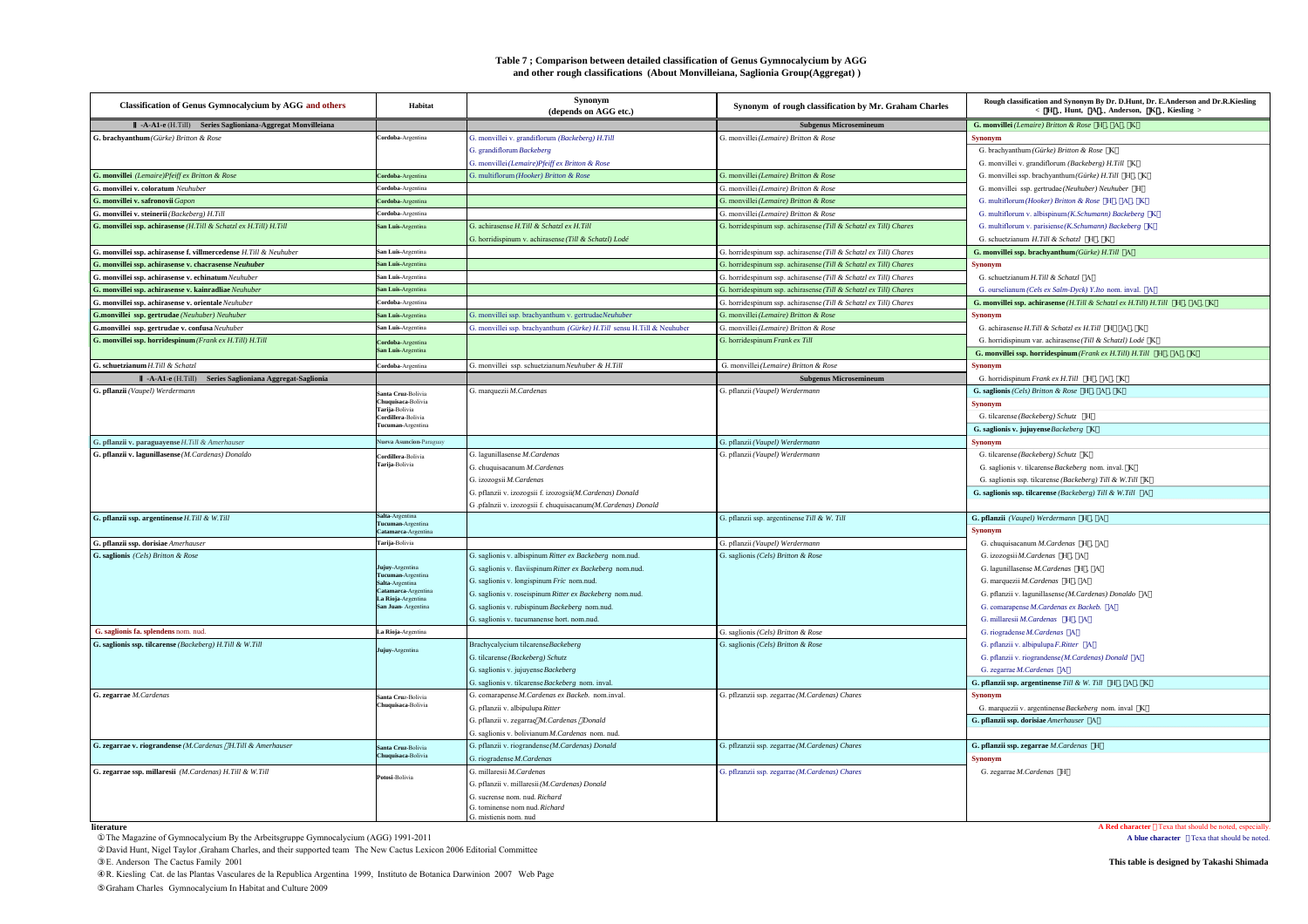| <b>Classification of Genus Gymnocalycium by AGG and others</b>    | Habitat                  | Synonym<br>(depends on AGG etc.)               | Synonym of rough classification by Mr. Graham Charles | Rough classification and Synonym By Dr. D.Hunt, Dr. E.Anderson and Dr.R.Kiesling<br>< H Hunt, A Anderson, K Kiesling > |
|-------------------------------------------------------------------|--------------------------|------------------------------------------------|-------------------------------------------------------|------------------------------------------------------------------------------------------------------------------------|
| -A-A1-f (H.Till) Series Chiquitanae-Aggregat Chiquitana           |                          |                                                | <b>Subgenus Microsemineum</b>                         | G. chiquitanum Cardenas H. A                                                                                           |
| G. chiquitanum Cardenas                                           | Santa Cruz-Bolivia       | G. hammerschmidii Backeberg nom. inval         | G. chiquitanum Cardenas                               | <b>Synonym</b>                                                                                                         |
|                                                                   |                          |                                                |                                                       | G. hammerschmidiiBackeberg nom. inval. H                                                                               |
| G. chiquitanum v. hammerschmidii (Backeb.) H.Till                 | Santa Cruz-Bolivia       | G. chiquitanum Cardenas                        | G. chiquitanum Cardenas                               | G. chacoense Amerhauser H (not justified)                                                                              |
|                                                                   |                          |                                                |                                                       | G. paediophilum Ritter ex Schütz H (not justified)                                                                     |
| G. paediophilum Ritter ex Schütz                                  | <b>Boqueron-Paraguay</b> | G. paediophylum Schütz                         | G. paediophilum Ritter ex Schütz                      | G. paediophylum Schütz A                                                                                               |
|                                                                   |                          |                                                |                                                       |                                                                                                                        |
| -A-A1-g (H.Till) Series Chacoensiana Aggregat-Chacoensia          |                          |                                                | <b>Subgenus Microsemineum</b>                         | G. castellanosii Backeberg H. A. K                                                                                     |
| G. chacoense Amerhauser                                           | Santa Cruz-Bolivia       |                                                | G. chacoense Amerhauser                               | <b>Synonym</b>                                                                                                         |
|                                                                   |                          |                                                |                                                       | G. acorrugatum Lambert A                                                                                               |
| -A-A4 (H.Till) Subsectio Castellanosiana Aggregat-Castellanosiana |                          |                                                | <b>Subgenus Microsemineum</b>                         | G. bozsingianum Schütz A                                                                                               |
| G. acorrugatum Lambert                                            | San Juan-Argentina       |                                                | G. rhodantherum (Boedeker) Backeberg                  | G. ferox (Backeberg) Slaba nom. inval. A                                                                               |
|                                                                   |                          |                                                |                                                       | G. castellanosii v. bozsingianum (Schütz) Piltz K.                                                                     |
| G. castellanosii Backeberg                                        | La Rioja-Argentina       |                                                | G. castellanosii Backeberg                            | <b>Synonym</b>                                                                                                         |
|                                                                   | San Juan-Argentina       |                                                |                                                       | G. bozsingianum Schütz K                                                                                               |
| G. castellanosii v. rigidum H.Till                                | La Rioja-Argentina       |                                                | G. castellanosii Backeberg                            | G. castellanosii ssp. acorrugatum (Lambert) Kiesling & Metzing H. K.                                                   |
|                                                                   |                          |                                                |                                                       | <b>Synonym</b>                                                                                                         |
| G. castellanosii ssp. bozsingianum (Schutz) Amerhauser & H.Till   | La Rioja-Argentina       | G. castellanosii v. bozsingianum(Schütz) Piltz | G. castellanosii Backeberg                            | G. acorrugatum Lambert H. K                                                                                            |
|                                                                   | San Juan-Argentina       | G. bozsingianum Schütz                         |                                                       | G. castellanosii ssp. ferocior (Till & Amerhauseri) G. Charles H                                                       |
| G. castellanosii ssp. bozsingianum v. armillatum Piltz            | La Rioja-Argentina       | G. castellanosii v. armillatum Piltz           | G. castellanosii Backeberg                            | <b>Synonym</b>                                                                                                         |
|                                                                   |                          |                                                |                                                       | G. mostii ssp. ferocior(Backebg.) H.Till & Amerhauser H                                                                |
| G. coloradense F. Berger                                          | La Rioja-Argentina       | G. hossei v. longispinum nom. nud.             | G. rhodantherum (Boedeker) Backeberg                  |                                                                                                                        |
|                                                                   |                          | G. hossei v. ferox nom. nud.                   |                                                       |                                                                                                                        |
|                                                                   |                          | G.sp Sierra de los Colorados                   |                                                       |                                                                                                                        |
| literature                                                        |                          |                                                |                                                       | A Red character Texa that should be noted, especially                                                                  |

### **Table 8 ; Comparison between detailed classification of Genus Gymnocalycium by AGG and other rough classifications (About Chiquitana, Chacoensia, Castellanosiana Group(Aggregat) )**

**literature**

The Magazine of Gymnocalycium By the Arbeitsgruppe Gymnocalycium (AGG) 1991-201 **A blue character** Texa that should be noted.

David Hunt, Nigel Taylor ,Graham Charles, and their supported team The New Cactus Lexicon 2006 Editorial Committee

R. Kiesling Cat. de las Plantas Vasculares de la Republica Argentina 1999, Instituto de Botanica Darwinio 2007 Web Page

E. Anderson The Cactus Family 2001 **This table is designed by Takashi Shimada**

Graham Charles Gymnocalycium In Habitat and Culture 2009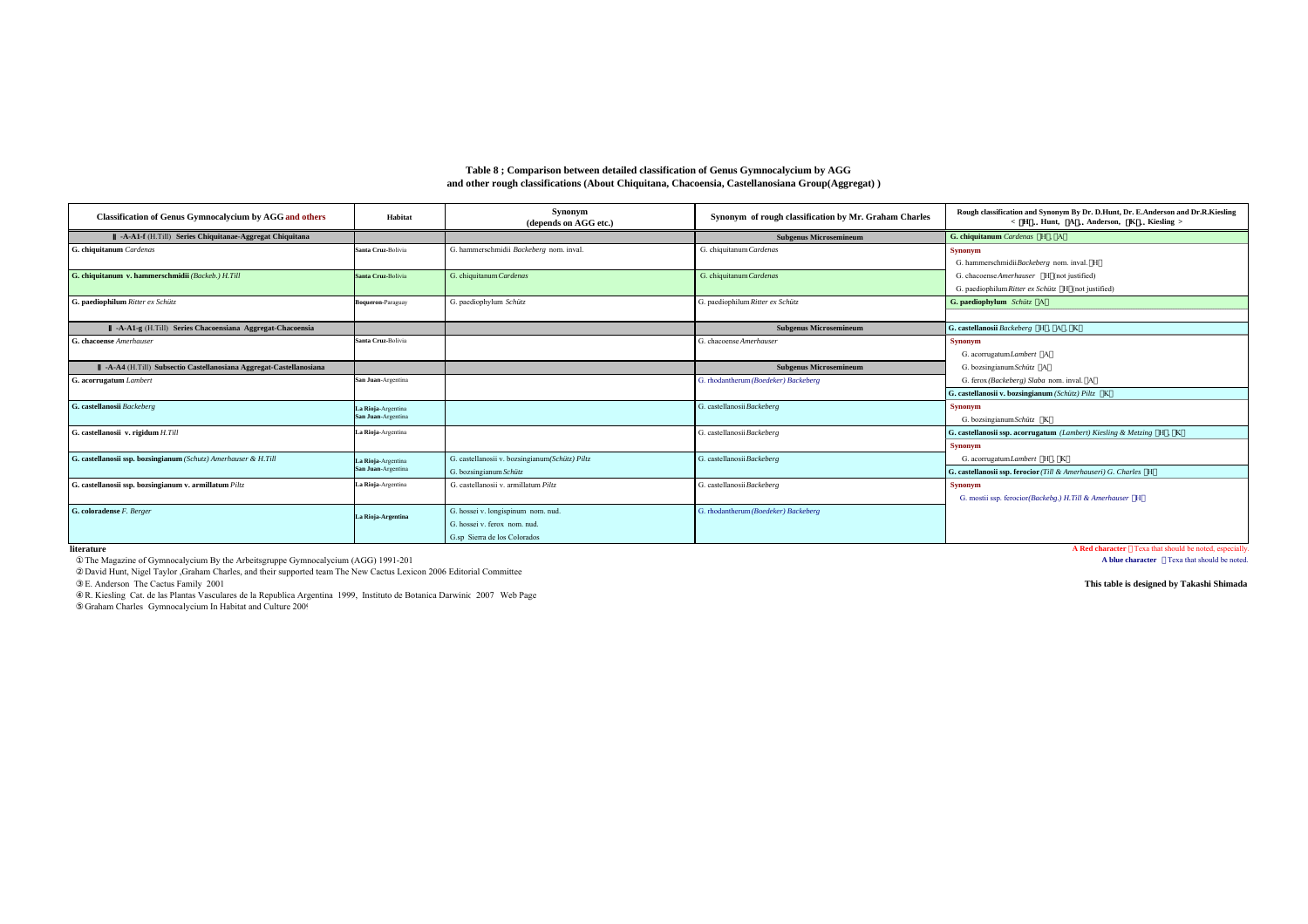#### **Table 9 ; Comparison between detailed classification of Genus Gymnocalycium by AGG and other rough classifications (About Uruguayensia, Multiflora, Horstiana Group(Aggregat))**

| <b>Classification of Genus Gymnocalycium by AGGand others</b>       | Habitat                                               | <b>Synonym</b><br>(depends on AGG etc.)                                                          | Synonym of rough classification by Mr. Graham Charles             | Rough classification and Synonym By Dr. D.Hunt, Dr. E.Anderson and Dr.R.Kiesling<br>< H Hunt, A Anderson, K Kiesling > |
|---------------------------------------------------------------------|-------------------------------------------------------|--------------------------------------------------------------------------------------------------|-------------------------------------------------------------------|------------------------------------------------------------------------------------------------------------------------|
| -A-A2 (H.Till) Series Macrosemineum-Aggregat Uruguayensia           |                                                       |                                                                                                  | <b>Subgenus Macrosemineum</b>                                     | G. denudatum (Link & Otto) Pfeiffer ex Mittler H , A , K                                                               |
| G. artigas Herter                                                   |                                                       | G. uruguayense (Arechavaleta) Britton & Rose                                                     | G. hyptiacanthum ssp.uruguayense (Monville ex Labouret) Meregalli | Synonym                                                                                                                |
|                                                                     | Artigas-Uruguay<br>Rio Grande do Sul-Brazil           |                                                                                                  |                                                                   | G. megalothelos (Sencke ex K.Schumann) Britton & Rose: A name of doubtful application                                  |
|                                                                     |                                                       | G. denudatum v. octogonum (K.Schum.) Y.Ito nom. inval.                                           | G. denudatum (Link & Otto) Pfeiffer ex Mittler                    | best rejected H                                                                                                        |
| G. denudatum (Link & Otto) Pfeiffer ex Mittler                      | .<br>Rio Grande do Sul-Brazil                         | G. denudatum v. durispinum nom. nud.                                                             |                                                                   | G. angelae Meregalli K, A                                                                                              |
|                                                                     |                                                       | G. denudatum v. grandiflorum nom. nud.                                                           |                                                                   |                                                                                                                        |
|                                                                     |                                                       | G. denudatum v. multiflorum nom. nud.                                                            |                                                                   | G. rauschii H.Till & W.Till A                                                                                          |
|                                                                     |                                                       | G. denudatum v. nigrispinus nom. nud.                                                            |                                                                   | Doubtful Taxon K                                                                                                       |
|                                                                     |                                                       | G. denudatum v. boliviensis nom. nud.<br>G. denudatum v. flavispinum (Schelle) Y.Ito nom. inval. |                                                                   | G. netrelianum (Monville ex Labouret) Britton & Rose A<br>Doubtful Taxon K                                             |
|                                                                     |                                                       | G. denudatum v. backerbergii Pazout nom. inval.                                                  |                                                                   | G. uruguayense (Arechavaleta) Britton & Rose H , A , K                                                                 |
|                                                                     |                                                       | G. denudatum v. argentiniense F. Haage?                                                          |                                                                   | Synonym                                                                                                                |
| G. denudatum v. roseiflorum (Hildmann)Borg                          | Rio Grande do Sul-Brazil                              | G.denudatum v. roseiflorum (K.Schum.) Y.Ito nom.inval.                                           | G. denudatum (Link & Otto) Pfeiffer ex Mittler                    | G. artigas Herter A. K.                                                                                                |
| denudatum ssp. angelae (Meregalli) Prestle                          | Corrientes-Argentinna                                 | G. angelae Meregalli                                                                             | G. angelae Meregalli                                              | G. guerkeanum (Haage) Britton & Rose H , A , K                                                                         |
| denudatum ssp. angulatum Prestle                                    | Rio Grande do Sul-Brazil                              |                                                                                                  | G. denudatum (Link & Otto) Pfeiffer ex Mittler                    | G. melanocarpum (Arechavaleta) Britton & Rose H , A                                                                    |
| G. denudatum ssp. necopinum $\mathit{Prestle}$                      | Rio Grande do Sul-Brazil                              |                                                                                                  | G. denudatum (Link & Otto) Pfeiffer ex Mittler                    | G. netrelianum (Monville ex Labouret) Britton & Rose H                                                                 |
| G. guerkeanum (Haage) Britton & Rose                                |                                                       |                                                                                                  | G. hyptiacanthum ssp.uruguayense (Monville ex Labouret) Meregalli | G rauschii $H$ Till & W Till H                                                                                         |
| G. leeanum (Hooker) Britton & Rose sensu Backeberg                  |                                                       | Echinocactus leeanus Hooker sensu K.Schumann                                                     | G. hyptiacanthum (Lem.) Britton & Rose                            |                                                                                                                        |
|                                                                     | Canelones-Uruguay<br>Cerro Largo-Uruguay              | Echinocactus hyptiacanthus Lemaire sensu Schlosser & Schütz                                      |                                                                   | G. hyptiacanthum (Lem.) Britton & Rose sensu Backeberg K, A                                                            |
|                                                                     | Florida-Uruguay                                       | G. hyptiacanthum (Lem.) Britton & Rose                                                           |                                                                   | G. hyptiacanthum; Another untypifiable name of disputed application, best abandoned.                                   |
|                                                                     | Lavalleja-Uruguay<br>mado-Urug                        | G. uruguayense v. leeanum (Hooker) Prestlé nom.nud.                                              |                                                                   | The unsupported neotype proposed by Kiesling H                                                                         |
|                                                                     | Freinta y Tres-Uruguay                                | G. netrelianum (Monville ex Labouret) Britton & Rose, p.p.                                       |                                                                   |                                                                                                                        |
|                                                                     |                                                       | G. uruguayense (Arechavaleta) Britton & Rose, p.p.                                               |                                                                   | G. leeanum (Hooker) Britton & Rose A                                                                                   |
| G. leeanum v. brevispinum Backeberg                                 |                                                       | G. uruguayense (Arechavaleta) Britton & Rose                                                     |                                                                   | G. leeanum (Hooker) Britton & Rose ; A plant( Series Gymnocalycium Aggregat Reducta)                                   |
| G. megalothelon (Sencke ex K.Schumann) Britton & Rose sensu Till    | Rio Grande do Sul-Brazil                              | G. denudatum (Link & Otto) Pfeiffer ex Mittler s.l                                               | G. denudatum (Link & Otto) Pfeiffer ex Mittler                    | from Argentina and Synonym of G. reductum ssp. leeanum (Hooker) Papsh H                                                |
|                                                                     |                                                       | G. denudatum v. paraguayense F. Haage ex Y.Ito. nom. inval.                                      |                                                                   | Doubtful Taxon K                                                                                                       |
| G. megalothelon v. susannae $\it H. Till$                           | Artigas-Uruguay<br>Rio Grande do Sul-Brazil           |                                                                                                  | G. denudatum (Link & Otto) Pfeiffer ex Mittler                    | G. reductum ssp. leeanum (Hooker) Papsh H                                                                              |
| G. megalothelon ssp. prestleanum $\it H. Till$                      |                                                       | G. neobuenekerii Prestlé nom.nud.                                                                | G. denudatum (Link & Otto) Pfeiffer ex Mittler                    | <b>Synonym</b>                                                                                                         |
| G. melanocarpum (Arechavaleta) Britton & Rose                       | <b>Paysandu-</b> Uruguay<br><b>Rio Negro-</b> Uruguay |                                                                                                  | G. hyptiacanthum ssp.uruguayense (Monville ex Labouret) Meregalli | G. schatzlianum Strigl & W.Till H                                                                                      |
| G. netrelianum (Monville ex Labouret) Britton & Rose                |                                                       | G. leeanum v. netrelianum (Monville ex Weber) Backeberg                                          | G. hyptiacanthum ssp.netrelianum (Arechavaleta) Meregalli         | G. megalothelon (Sencke ex K.Schumann) Britton & Rose A<br>Synonym                                                     |
|                                                                     | Cerro Largo-Uruguay<br>walleja-Uruguay                | G. leeanum (Hooker) Britton & Rose, p.p. sensu Backeberg                                         |                                                                   | G. monvillei (Lemaire) Britton & Rose? A                                                                               |
|                                                                     | Maldonado-Uruguay<br>Treinta y Tres-Uruguay           | G. uruguayense (Arechavaleta) Britton & Rose, p.p.                                               |                                                                   |                                                                                                                        |
| G. rauschii $H.\mathit{Fill} \ \&\ W.\mathit{Fill}$                 | Tucuarembod iruguay                                   |                                                                                                  | Names of Uncertain Application                                    | G. mesopotamicum $Kiesling$ $\,$ H $\,$ , $\,$ A $\,$ , $\,$ K                                                         |
| G. uruguayense (Arechavaleta) Britton & Rose                        |                                                       | G. artigas Herter                                                                                | G. hyptiacanthum ssp.uruguayense (Monville ex Labouret) Meregalli | Synonym                                                                                                                |
|                                                                     | Artigas-Uruguay<br>Lavalleja-Uruguay                  | G. guerkeanum (Haage) Britton & Rose                                                             |                                                                   | G. angelae Meregalli H                                                                                                 |
|                                                                     |                                                       | G. leeanum v. brevispinum Backeberg                                                              |                                                                   |                                                                                                                        |
|                                                                     | Rio Grande do Sul-Brazil<br>Rivera-Uruguay            | G. hyptiacanthum (Lem.) Britton & Rose sensu Backeberg                                           |                                                                   | G. monvillei (Lemaire) Britton & Rose H , A , K                                                                        |
|                                                                     | Tacuarembo-Uruguay                                    | G. hyptiacanthum v. citriflorumFric nom. nud.                                                    |                                                                   | <b>Synonym</b>                                                                                                         |
|                                                                     |                                                       | G. leeanum (Hooker) Britton & Rose sensu Backeberg                                               |                                                                   | G. multiflorum (Hooker) Britton & Rose sensu Britton & Rose H , A , K                                                  |
|                                                                     |                                                       | G. netrelianum (Monville ex Labouret) Britton & Rose                                             |                                                                   | G. multiflorum v. albispinum (K.Schum.) Backeberg K.                                                                   |
|                                                                     |                                                       | G. uruguayense f. depressum (Osten) Osten                                                        |                                                                   | G. multiflorum v. parisense (K.Schum.) Backeberg K                                                                     |
| G. uruguayense f. depressum (Osten) Osten                           |                                                       | Echinocactus uruguayensis f. depressa Osten                                                      | G. hyptiacanthum ssp.uruguayense (Monville ex Labouret) Meregalli |                                                                                                                        |
| G. uruguayense v. roseiflorum Y.Ito                                 | Artigas-Uruguay                                       | G. leeanum v. roseiflorum Y.Ito                                                                  | G. hyptiacanthum ssp.uruguayense (Monville ex Labouret) Meregalli | G. monvillei ssp. brachyanthum $(G\ddot{u}\dot{r}ke)$ H.Till $-A$                                                      |
| -A-A2 (H.Till) Series Macrosemineum Aggregat-Multiflora             |                                                       |                                                                                                  | <b>Subgenus Macrosemineum</b>                                     | <b>Synonym</b>                                                                                                         |
| G. fleischerianum (Meregalli, Metzing, & Kiesling)Vala Ladislav     | Cordillera-Paraguay                                   | G. fleischerianum Backeberg nom. inval.                                                          | G. paraguayense (Schumann) Hosseus                                | G. ourselianum (Cels ex Salm-Dyck) Y.Ito nom. inval. A                                                                 |
|                                                                     | araguay-Paraguay                                      | G. paraguayense f. fleischerianum Meregalli, Metzeing, & R.Kiesling                              |                                                                   |                                                                                                                        |
| G. mesopotamicum Kiesling                                           | <b>Corrientes-Argentina</b>                           |                                                                                                  | G. mesopotamicum Kiesling                                         | G. paraguayense (Schumann) Hosseus H , A , K                                                                           |
| G. multiflorum (Hooker) Britton & Rose sensu Till                   | orrientes-Argentina                                   | E. multiflorus Hook                                                                              | Names of Uncertain Application                                    | Synonyn                                                                                                                |
|                                                                     | paraguay?                                             | G. multiflorum v. albispinum (K.Schum.) Backeberg                                                |                                                                   | G. paraguayense f. fleischerianum Meregalli, Metzeing, & R.Kiesling H                                                  |
|                                                                     |                                                       | G. multiflorum v. parisense (K.Schum.) Backeberg                                                 |                                                                   |                                                                                                                        |
|                                                                     |                                                       | G ochmeanum nom nud                                                                              |                                                                   | G. paraguayense f. fleischerianum Meregalli, Metzeing, & R. Kiesling K.                                                |
| G. multiflorum v. ourselianum Cels ex H.Till & W.Till               | Corrientes-Argentina                                  | G. ourselianum (Cels ex Salm-Dyck) Y.Ito nom. inval.                                             | Names of Uncertain Application                                    |                                                                                                                        |
| G. paraguayense (Schumann) Hosseus                                  | Cordillera-Paraguay                                   | E. multiflorus v. hybopleurus K.Schuman                                                          | G. paraguayense (Schumann) Hosseus                                | G. horstii Buining H , A , K                                                                                           |
|                                                                     | .<br>Paraguay-Paraguay<br>Vueva Asuncion-Paraguay     | G. denudatum v. paraguayense F. Haage                                                            |                                                                   |                                                                                                                        |
|                                                                     |                                                       | G. megalothelon (Sencke ex K.Schumann) Britton & Rose From Paraguay ?                            |                                                                   | G. horstii ssp. buenekeri (Buining) Swales H                                                                           |
| G. paraguayense v. scheiderianum $(F. \ Haage)$ Schütz              | raguay                                                | G. scheiderianum nom. nud.                                                                       |                                                                   | Synonym<br>G. buenekeri (Buining) Swales H                                                                             |
| G. paraguayense v. wagnerianum (F. Haage) Schütz                    | raguay                                                | G. denudatum v. wagnerianum (F. Haage) Y.Ito nom. inval.                                         |                                                                   |                                                                                                                        |
| G. paraguayense v. wieditzianum (F. Haage) Schütz                   | araguay                                               | G. wagnerianum nom. nud.<br>G. denudatum v. wieditzianum (Haage jun.) Y.Ito nom. inval.          |                                                                   | G. buenekeri (Buining) Swales A. K.<br>Synonym                                                                         |
|                                                                     |                                                       | G. wieditzianum nom. nud.                                                                        |                                                                   | G. horstii v. buenekeri Buining nom. inval. A. K.                                                                      |
| G. heuschkelianum nom. nud.                                         | paraguay?                                             | G. denudatum v. heuschkelianum (F. Haage) Y.Ito nom. inval.                                      |                                                                   |                                                                                                                        |
| G. megalothelon (Sencke ex K.Schumann) Britton & Rose From Paraguay | araguay                                               | G. paraguayense (Schumann) Hosseus ?                                                             |                                                                   |                                                                                                                        |
|                                                                     |                                                       | G. megalothelos v. delaetianum (F. Haage) Schütz ?                                               |                                                                   |                                                                                                                        |
| -A-A2 (H.Till) Series Macrosemineum Aggregat Horstiana              |                                                       |                                                                                                  |                                                                   |                                                                                                                        |
| G. buenekeri (Buining) Swales                                       |                                                       | G. horstii v. buenekeri Buining nom. inval.                                                      | G. horstii ssp. buenekeri (Swales) Brawn & Hofacker               |                                                                                                                        |
|                                                                     | Rio Grande do Sul-Brazil                              | G. buiningii nom. nud.                                                                           |                                                                   |                                                                                                                        |
|                                                                     |                                                       | G. pentacanthum nom. nud.                                                                        |                                                                   |                                                                                                                        |
|                                                                     |                                                       | G. denudatum v. pentacanthum nom. nud.                                                           |                                                                   |                                                                                                                        |
| <b>G. horstii Buining</b>                                           | Rio Grande do Sul-Brazil                              |                                                                                                  | G. horstii Buining                                                |                                                                                                                        |
| G. horstii ssp. megalanthum Amerhauser                              | Rio Grande do Sul-Brazil                              |                                                                                                  | G. horstii Buining                                                |                                                                                                                        |
|                                                                     |                                                       |                                                                                                  |                                                                   |                                                                                                                        |

**literature A Red character Texa that should be noted, especially controlled be noted, especially controlled be noted, and a should be noted, and a blue character <b>Texa that should be noted**, **A blue character** *Conse* 

David Hunt, Nigel Taylor ,Graham Charles, and their supported team The New Cactus Lexicon 2006 Editorial Committee<br>E. Anderson The Cactus Family 2001 **This table is designed by Takashi Shimada** 

R. Kiesling Cat. de las Plantas Vasculares de la Republica Argentina 1999, Instituto de Botanica Darwinior 2007 Web Page<br>Graham Charles Gymnocalycium In Habitat and Culture 2005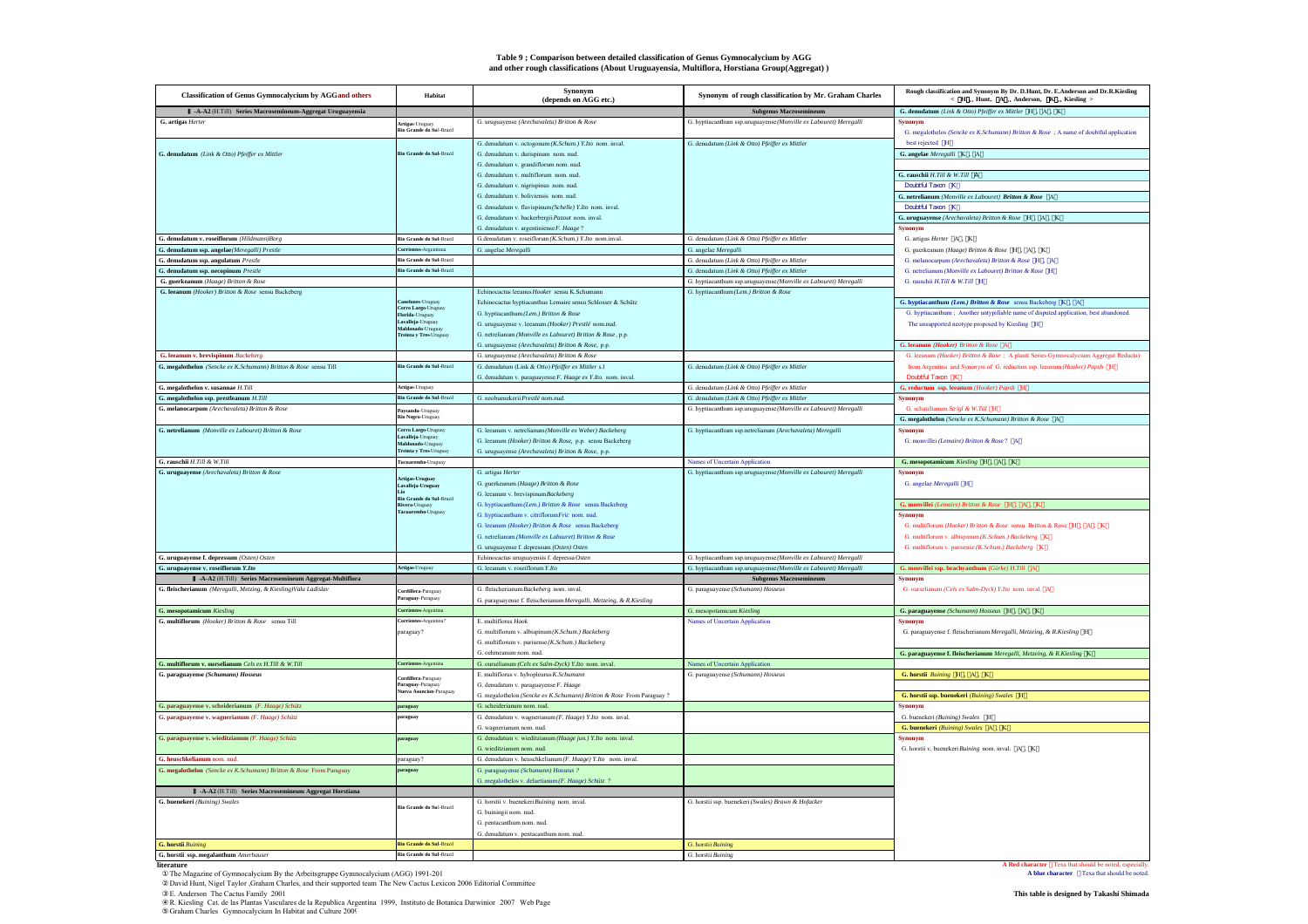#### **Table 10 ; Comparison between detailed classification of Genus Gymnocalycium by AGG and other rough classifications (About Pileisperma Group(Aggregat))**

| <b>Classification of Genus Gymnocalycium by AGG and others</b>        | Habitat                                          | <b>Synonym</b><br>(depends on AGG etc.)                               | Synonym of rough classification by Mr. Graham Charles | Rough classification and Synonym By Dr. D.Hunt, Dr. E.Anderson and Dr.R.Kiesling<br>< H Hunt, A Anderson, K Kiesling > |
|-----------------------------------------------------------------------|--------------------------------------------------|-----------------------------------------------------------------------|-------------------------------------------------------|------------------------------------------------------------------------------------------------------------------------|
| -A-A3(H.Till) Subsectio Pileisperma Aggregat-Pileisperma              |                                                  |                                                                       | <b>Subgenus Tricomosemineum</b>                       | G. bodenbenderianum (Hosseus ex Berger) A.W. Hill H., A.                                                               |
| G. bodenbenderianum (Hosseus ex Berger) A.W. Hill                     | La Rioja(Sierra de Ulapes)<br>Argentina          | G. bodenbenderianum(Hosseus ex Berger) A.W. Hill sensu stricto        | G. bodenbenderianum(Hosseus ex Berger) A.W. Hill      | <b>Synonym</b><br>G. riojense Fric ex H.Till & W.Till H                                                                |
| G. bodenbenderianum ssp. intertextum(Backeberg ex H.Till) H.Till      | Cordoba-Argentina                                | G. intertextum Backeberg ex H. Till                                   | G. ochoterenae Backeberg                              | G. platygonumSchütz nom. nud. H<br>G. piltziorum Schütz H                                                              |
| G. bodenbenderianum ssp. intertextum f. moserianumLambert             | Cordoba-Argentina                                | G moserianum Schutz                                                   | G. ochoterenae Backeberg                              | G. intertextum Backeberg ex H.Till A<br>G. bodenbenderianum ssp. intertextum(Backeberg ex H.Till) H.Till A             |
| G. bodenbenderianum ssp. intertextum v. intermediumnom.nud.           | Cordoba-Argentina                                | G. intermedium Pilz nom. nud.                                         | G. ochoterenae Backeberg                              | G moserianum Schütz A<br>G. ochoterenae Backeberg H, A, K                                                              |
| G. occultum (Fric ex Till & W. Till) H.Till                           | Catamarca Argentina                              | G. stellatum ssp. occultumFric ex Till & W. Till                      | G. bodenbenderianum/Hosseus ex Berger) A.W. Hill      | <b>Synonym</b><br>G. ochoterenae v. cinereumBackeberg A, K                                                             |
| <b>G.</b> ochoterenae Backeberg                                       | San Luis-Argentina                               | G. ochoterenae v. cinereumBackeberg                                   | G. ochoterenae Backeberg                              | G. ochoterenae v. polygonumBackeberg nom. inval. K                                                                     |
|                                                                       |                                                  | G. ochoterenae v. polygonumBackeberg nom. inval.                      |                                                       | G. ochoterenae v. scoparium H.Till & Neuhuber K                                                                        |
|                                                                       |                                                  | G. ochoterenae v. tenuispinumBackeberg nom. inval.                    |                                                       | G. ochoterenae v. tenuispinumBackeberg nom. inval. K                                                                   |
|                                                                       |                                                  | G. ochoterenae v. variispinumBackeberg nom. inval.                    |                                                       | G. ochoterenae v. variispinumBackeberg nom. inval. K.                                                                  |
| G. ochoterenae v. scoparium H.Till & Neuhuber                         | San Luis-Argentina                               |                                                                       | G. ochoterenae Backeberg                              | G. ochoterenae ssp. vatteri (Buining) Papsch H                                                                         |
|                                                                       |                                                  |                                                                       |                                                       | G. ochoterenae ssp. herbsthoferianumH.Till & Neuhuber H , K                                                            |
| G. ochoterenae ssp. herbsthoferianum H.Till & Neuhuber                | San Luis-Argentina                               |                                                                       | G. ochoterenae Backeberg                              | G. intertextum Backeberg ex H. Till H. K                                                                               |
|                                                                       |                                                  |                                                                       |                                                       | G. ochoterenai ssp. herbsthoferianumH.Till & Neuhuber A                                                                |
| G. ochoterenae ssp. vatteri (Buining) Papsch                          | Cordoba-Argentina                                | G. vatteri Buining                                                    | G. ochoterenae Backeberg                              | G. ochoterenai ssp. vatteri (Buining) Papsch A, K                                                                      |
| G. ochoterenae ssp. vatteri v. altautinensePapsch                     | Cordoba-Argentina                                |                                                                       | G. ochoterenae Backeberg                              | Synonym<br>G. vatteri Buining A, K                                                                                     |
|                                                                       |                                                  |                                                                       |                                                       | G. ochoterenai ssp. vatteri v. altautinensePapsch K                                                                    |
| G. paucispinum (Backbg. ex H.Till & W.Till) H.Till                    | La Rioja-Argentina                               | G. asterium v. paucispinumBackeberg nom. inval.                       | G. bodenbenderianum(Hosseus ex Berger) A.W. Hill      | G. ragonesei Castellanos H, A, K                                                                                       |
|                                                                       | atamarca Argentina                               | G. stellatum v. paucispinum(Backeberg) Strong nom. inval.             |                                                       | G. stellatum Spegazzini H, A, K                                                                                        |
|                                                                       |                                                  | G. riojense ssp. paucispinumBackbg. ex H.Till & W.Till                |                                                       | Synonym                                                                                                                |
| G. ragonesei Castellanos                                              | Cordoba-Argentina                                |                                                                       | G. ragonesei Castellanos                              | G. asterium Y.Ito nom. illeg. H , A , K                                                                                |
|                                                                       | atamarca-Argen                                   |                                                                       |                                                       | G. obductum Piltz H                                                                                                    |
| G. riojense Fric ex H.Till & W.Till                                   | a Rioja-Argentina                                | G. bodenbenderianum(Hosseus ex Berger) A.W. Hill sensu lato           | G. bodenbenderianum(Hosseus ex Berger) A.W. Hill      | G. stellatum ssp. occultumFric ex Till & W. Till H K                                                                   |
|                                                                       | <b>latamarca</b> Argentina<br>San Juan-Argentina |                                                                       |                                                       | G. asterium v. paucispinumBackeberg nom. inval. K                                                                      |
|                                                                       |                                                  |                                                                       |                                                       | G. bodenbenderianum(Hosseus ex Berger) A.W. Hill K                                                                     |
| G. riojense v. pipanacoense H.Till & W.Till                           | Catamarca Argentina<br>La Rioja-Argentina        | G. bodenbenderianum v. pipanacoens@H.Till & W.Till) Piltz             | G. bodenbenderianum(Hosseus ex Berger) A.W. Hill      | G. occultum Fric ex Schütz K                                                                                           |
|                                                                       |                                                  |                                                                       |                                                       | G. piltziorum Schütz K                                                                                                 |
| G. riojense ssp. guasayanense (Strigl) H.Till                         | antiago de Este-Argentina<br>Catamarca Argent    | G. riojense ssp. paucispinum v. guasayanens&trigl                     | G. bodenbenderianum Hosseus ex Berger) A.W. Hill      | G. platygonumSchütz nom. nud. K                                                                                        |
| G. riojense ssp. kozelskyanumSchuetz ex H.Till & W.Till               |                                                  | G. kozelskyanumSchütz nom. inval.                                     | G. bodenbenderianum(Hosseus ex Berger) A.W. Hill      | G. quehlianum v. stellatum $D$ $O/z$ K<br>G. riojense Fric ex H.Till & W.Till K                                        |
|                                                                       | La Rioja-Argentina<br>San Juan-Argentina         |                                                                       |                                                       | G. riojense v. guthianumH.Till & W.Till K                                                                              |
|                                                                       | Catamarca Argentina                              |                                                                       |                                                       | G. riojense v. pipanacoenseH. Till & W. Till K                                                                         |
| G. riojense ssp. kozelskyanum v. mirandaenseH. Till & W.Till          | La Rioja-Argentina                               | G. bodenbenderianum v. mirandaens¢H.Till & W.Till) Piltz              | G. bodenbenderianum(Hosseus ex Berger) A.W. Hill      | G. riojense ssp. piłtziorumSchütz ex H.Till & W.Till K                                                                 |
|                                                                       | San Juan-Argentina                               |                                                                       |                                                       | G. riojense ssp. kozelskyanumSchütz ex H.Till & W.Till K                                                               |
| G. riojense ssp. kozelskyanum v. sanjuanenseH.Till & W.Till           | San Juan-Argentina                               | G. bodenbenderianum v. sanjuanense nom. nud.                          | G. bodenbenderianum(Hosseus ex Berger) A.W. Hill      | G. riojense ssp. kozelskyanum v. mirandaenseH.Till & W.Till K                                                          |
|                                                                       | La Rioja-Argentina                               |                                                                       |                                                       | G. riojense ssp. kozelskyanum v. sanjuanens $H$ . Till & W. Till K                                                     |
| G. riojense ssp. piltziorumSchuetz ex H.Till & W.Till                 | Catamarca Argentina                              | G. piltziorum Schütz                                                  | G. bodenbenderianum(Hosseus ex Berger) A.W. Hill      | G. riojense ssp. paucispinumBackbg. ex H.Till & W.Till K                                                               |
|                                                                       | La Rioja-Argentina                               |                                                                       |                                                       | G. riojense ssp. paucispinum v. platygonun Schütz ex H.Till & W.Till K                                                 |
| G. riojense ssp. piłtziorum v. guthianum $H.Till & W.Till$ ) $H.Till$ | La Rioja-Argentina                               | G. bodenbenderianum v. guthianum nom. nud.                            | G. bodenbenderianum(Hosseus ex Berger) A.W. Hill      | G. triacanthumBackeberg nom. inval. K                                                                                  |
|                                                                       |                                                  | G. riojense v. guthianumH.Till & W.Till                               |                                                       | Dr. Kiesling is still insisting on G. stellatum=G. bodenbenderianum=G. riojense                                        |
| G. riojense ssp. platygonum (Schuetz ex H.Till & W.Till) H.Till       | Catamarca Argentina<br>La Rioja-Argentina        | G. platygonumSchütz nom. nud.                                         | G. bodenbenderianum(Hosseus ex Berger) A.W. Hill      | G. obductum Piltz A                                                                                                    |
| G. riojense ssp. vertongeniiAmerhauser                                |                                                  | G. riojense ssp. paucispinum v. platygonum Schuetz ex H.Till & W.Till |                                                       | G. stellatum ssp. occultum Fric ex Till & W. Till A<br>G. riojense Fric ex H.Till & W.Till A                           |
|                                                                       | a Rioja-Argentina                                |                                                                       |                                                       | <b>Synonym</b>                                                                                                         |
| G. stellatum Spegazzini                                               | Cordoba-Argentina                                | G.quehlianum v. stellatumDölz                                         | G. quehlianum(F.Haage ex Quehl) Vaupel ex Hosseus     | G. triacanthum Backeberg nom. inval. A                                                                                 |
|                                                                       |                                                  |                                                                       |                                                       | G. riojense ssp. kozelskyanumSchütz ex H.Till & W.Till A                                                               |
| G. stellatum v. flavispinumBozsing ex H.Till & W.Till                 | Cordoba-Argentina                                | G. quehlianum v. flavispinumBozsing ex Backeberg nom. inval.          | G. quehlianum(F.Haage ex Quehl) Vaupel ex Hosseus     | G. riojense ssp. piłtziorum Schütz ex H. Till & W. Till A                                                              |
|                                                                       |                                                  | G. quehlianum v. albispinumBozsing ex Backeberg nom. inval.           |                                                       | G. riojense ssp. paucispinum Backberg ex H.Till & W.Till A                                                             |
| G. stellatum v. kleinianum Rausch ex H. Till & W. Till                | Cordoba-Argentina                                | G. quehlianum v. kleinianumRausch nom. nud.                           | G. quehlianum(F.Haage ex Quehl) Vaupel ex Hosseus     | G. riojense ssp. platygonum (Schuetz ex H.Till & W.Till) H.Till A                                                      |
|                                                                       |                                                  |                                                                       |                                                       | G. robustum R.Kiesling, Ferrari & Metzing H , K                                                                        |
| G. stellatum v. obductum(Piltz) H.Till & W.Till                       | Cordoba-Argentina                                | G. obductum Piltz                                                     | G. quehlianum(F.Haage ex Quehl) Vaupel ex Hosseus     | <b>Synonym</b>                                                                                                         |
|                                                                       | Catamarca-Argenting                              |                                                                       |                                                       | G. quehlianum(F.Haage ex Quehl) Vaupel ex Hosseus H                                                                    |
| G. stellatum v. zantnerianum(Schick) H.Till & W.Till                  | Cordoba-Argentina                                | G. quehlianum v. zantnerianunfichick                                  | G. quehlianum(F.Haage ex Quehl) Vaupel ex Hosseus     | G. quehlianum (F.Haage ex Quehl) Vaupel ex Hosseus A, K                                                                |
|                                                                       |                                                  | G. quehlianum v. rolfianumSchick                                      |                                                       | Synonym                                                                                                                |
|                                                                       |                                                  |                                                                       |                                                       | E. quehlianus F. Haage ex Quehl K                                                                                      |
|                                                                       |                                                  |                                                                       |                                                       | G. quehlianum v. albispinusBackeberg_nom. inval. K                                                                     |
|                                                                       |                                                  |                                                                       |                                                       | G. stellatum v. flavispinumBozsing ex H. Till & W. Till K<br>G. stellatum v. zantnerianum(Schick) H. Till & W. Till K  |
|                                                                       |                                                  |                                                                       |                                                       | G. quehlianum and G. stellatum were confused for a long time. We adopt G.robustum for                                  |
|                                                                       |                                                  |                                                                       |                                                       | the Ovatisemineum's species and stellatum for the Trichomosemineum's speciiesH                                         |
|                                                                       |                                                  |                                                                       |                                                       |                                                                                                                        |

**A Red character** Texa that should be noted, especially<br>The Magazine of Gymnocalycium By the Arbeitsgruppe Gymnocalycium (AGG) 1991-2011<br>David Hunt, Nigel Taylor Graham Charles, and their supported team The New Cactus Lexi

E. Anderson The Cactus Family 2001<br>R. Kiesling Cat. de las Plantas Vasculares de la Republica Argentina 1999, Instituto de Botanica Darwinion 2007 Web Page<br>Graham Charles Gymnocalycium In Habitat and Culture 2009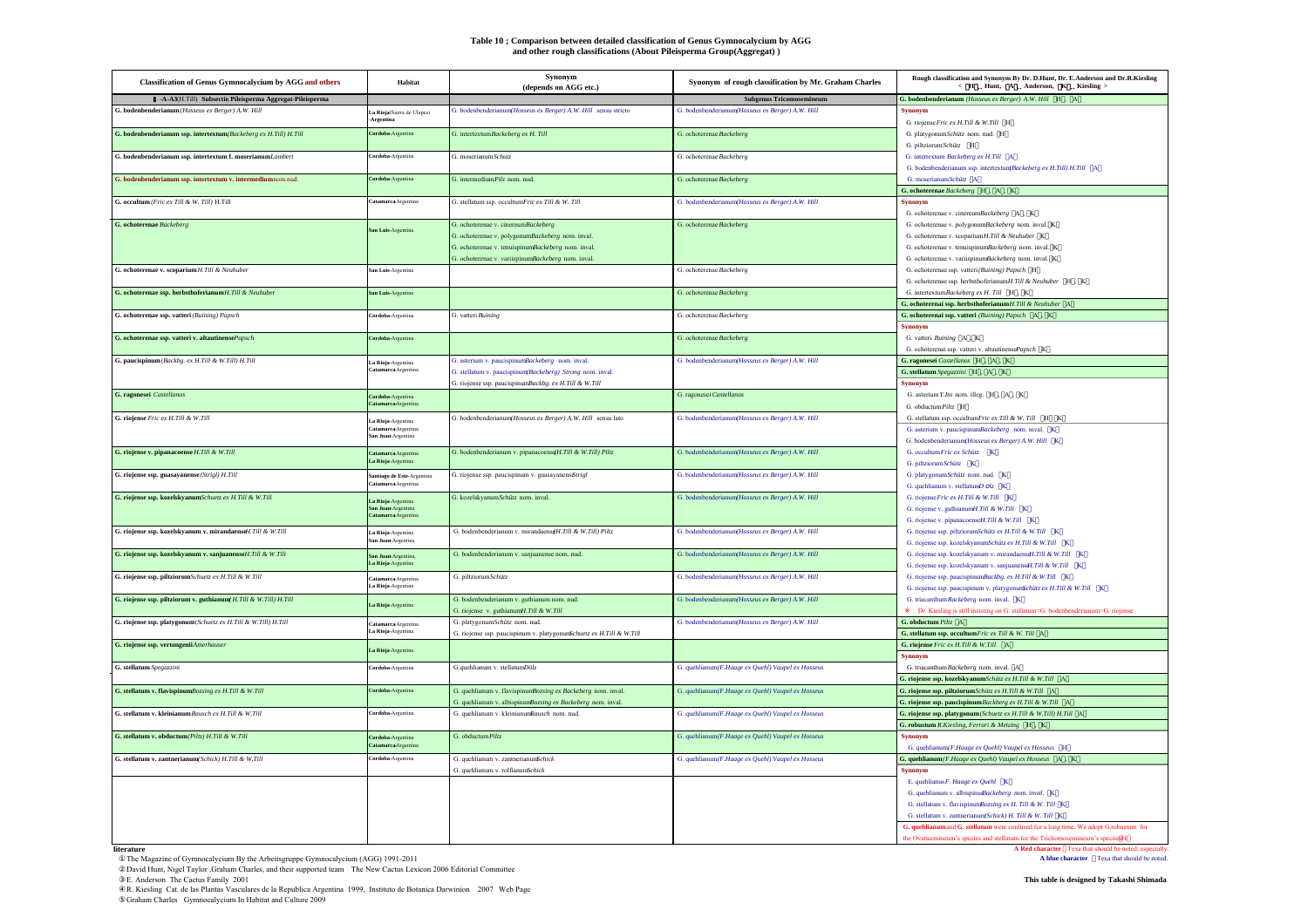## **Table 11 ; Comparison between detailed classification of Genus Gymnocalycium by AGG and other rough classifications (About Terminalia Group(Aggregat) )**

| <b>Classification of Genus Gymnocalycium by AGG and others</b>                    | Habitat                                                                | Synonym<br>(depends on AGG etc.)                                     | Synonym of rough classification by Mr. Graham Charles | Rough classification and Synonym By Dr. D.Hunt, Dr. E.Anderson and Dr.R.Kiesling<br>< H Hunt, A Anderson, K Kiesling >           |
|-----------------------------------------------------------------------------------|------------------------------------------------------------------------|----------------------------------------------------------------------|-------------------------------------------------------|----------------------------------------------------------------------------------------------------------------------------------|
| -B-B1 (H.Till) Subsectio Terminalia-Aggregat Terminalia                           |                                                                        |                                                                      | <b>Subgenus Muscosemineum</b>                         | G. anisitsii ssp. damsii (Scumann) Chares H                                                                                      |
| G. damsii (K.Schum) Britton & Rose                                                | Santa Cruz-Bolivia<br>Bahia Negra-Paraguay                             |                                                                      | G.anisitsii ssp. damsii (Scumann) Chares              | <b>Synonym</b><br>G. anisitsii ssp. multiproliferum(P. J. Braun) P. J. Braun & Esteves H                                         |
| G. damsii v. multiproliferum P.J. Braun                                           | Mato Grosso do Sul-Brazil                                              | G. anisitsii ssp. multiproliferum(P. J. Braun) P. J. Braun & Esteves | G.anisitsii ssp. damsii (Scumann) Chares              | G. damsii v. multiproliferumP.J. Braun H                                                                                         |
| G. damsii ssp. evae Halda & Milt                                                  | Santa Cruz-Bolivia                                                     |                                                                      | G.anisitsii ssp. damsii (Scumann) Chares              | <b>G. anisitsii</b> ( <i>K. Schumann</i> ) Britton & Rose $H$ , A                                                                |
| G. damsii ssp. evae v. boosii Amerhauser                                          | Santa Cruz-Bolivia                                                     |                                                                      | G.anisitsii ssp. damsii (Scumann) Chares              | Synonym                                                                                                                          |
| G. damsii subsp evae v. centrispinum Backeberg ex H.Till & Amerhauser             | Santa Cruz-Bolivia                                                     | G. damsii var. centrispinum Backeberg nom. inval.                    | G.anisitsii ssp. damsii (Scumann) Chares              | G. damsii (K.Schumann) Britton & Rose A                                                                                          |
| G. damsii subsp evae v. jossensianum (Boed) Britton & Rose ex H.Till & Amerhauser |                                                                        | G. joosensianum(Boed) Britton & Rose                                 | G.anisitsii ssp. damsii (Scumann) Chares              | G. griseopalidum Backeberg H. A                                                                                                  |
| G. damsii ssp evae v. rotundulum Backeberg ex H.Till & Amerhauser                 | Santa Cruz-Bolivia                                                     | G. damsii v. rotudulum Backeberg nom. inval.                         | G.anisitsii ssp. damsii (Scumann) Chares              | G. joossensianum (Boedeker) Britton & Rose A                                                                                     |
| G. damsii ssp. evae v. torulosum Backeberg                                        | Santa Cruz-Bolivia                                                     | G. damsii v. torulosum Backeberg nom. inval.                         | G.anisitsii ssp. damsii (Scumann) Chares              | G. joossensianum= G. schickendantzii ssp. delaetii H                                                                             |
| G. eurypleurum Plesnik ex Ritter                                                  | Nueva Asuncion-Paraguay<br>Boqueron-Paraguay<br>Alto Paraguay-Paraguay |                                                                      | G. eurypleurum Plesnik ex Ritter                      | G. anisitsii ssp. multiproliferum(P.J.Braun) P.J.Braun & Esteves A<br><b>Synonym</b><br>G. damsii v. multiproliferumP.J. Braun A |
| G. friedrichii (Werderm.) Pazout ex Schütz                                        | Santa Cruz-Bolivia                                                     | G. mihanovichii v. friedrichii Werdermann                            | G. stenopleurumF.Ritter                               | G. anisitsii ssp. mihanovichii? H                                                                                                |
|                                                                                   | Cordillera-Bolivia                                                     | G. mihanovichii v. melocactiformePazout                              |                                                       | <b>Synonym</b>                                                                                                                   |
|                                                                                   | <b>Boqueron-Paraguay</b>                                               | G. mihanovichii v. angustostrianumPazout                             |                                                       | G. mihanovichii (Fric ex Gurke) Britton & Rose H                                                                                 |
| G. friedrichii v. moserianum Pazout                                               | Nueva Asuncion-Paraguay<br>Boqueron-Paraguay<br>Alto Paraguay-Paraguay | G. mihanovichii v. friedrichii fa. nigrumY.Ito                       | G. stenopleurumF.Ritter                               | G. mihanovichii (Fric ex Gurke) Britton & Rose A, K<br>G. stenopleurum Ritter H, A, K                                            |
| G. friedrichii v. albiflorum Pazout ex Schütz                                     |                                                                        | G. mihanovichii v. albiflorum Pazout                                 | G. stenopleurumF.Ritter                               | Synonym                                                                                                                          |
|                                                                                   | Tarija-Bolivia<br>Santa Cruz-Bolivia                                   | G. mihanovichiiv. rysanekianum Pazout                                |                                                       | G. friedrichii (Werderm.) Pazout ex Schütz H. A. K.                                                                              |
|                                                                                   | <b>Boqueron-Paraguay</b>                                               | G. mihanovichii v. fleischerianum Pazout                             |                                                       | G. mihanovichii v. friedrichiiWerdermann A. K.                                                                                   |
|                                                                                   |                                                                        | G. stenopleurum F. Ritter?                                           |                                                       | <b>G. eurypleurum</b> Plesnik ex Ritter H.                                                                                       |
| G. friedrichii v. piraritaense (Pazout)Pazout                                     |                                                                        | G. mihanovichii v. piraritaense Pazout                               | G. stenopleurumF.Ritter                               |                                                                                                                                  |
|                                                                                   |                                                                        | G. friedrichii v. pazoutianumMoser & Valnicek nom. illeg.            |                                                       | G. eytianum Cardenas A                                                                                                           |
|                                                                                   |                                                                        | G. friedrichii v. piraretaense (Pazout) Pazout nom. inval.           |                                                       |                                                                                                                                  |
| G. friedrichii ssp. eytianum (Cardenas) H.Till & Amerhauser                       | Santa Cruz-Bolivia                                                     | G. eytianum Cardenas                                                 | Names of Uncertain Application                        | G. marsoneri ssp. matoense (Buining & Brederoo) P.J.Braun & Esteves H , A                                                        |
|                                                                                   |                                                                        |                                                                      | (G. marsoneri ssp. megatae(Y.Ito) Chares)             | <b>Synonym</b>                                                                                                                   |
| G. mihanovichii (Fric ex Gurke) Britton & Rose                                    | Alto Paraguay-Paraguay                                                 |                                                                      | G. mihanovichii(Fric ex Gurke) Britton & Rose         | G. eytianum Cardenas H                                                                                                           |
|                                                                                   | Boqueron-Paraguay                                                      |                                                                      |                                                       | G. fricianum Plenik H                                                                                                            |
|                                                                                   | Santa Cruz-Bolivia                                                     |                                                                      |                                                       | G. hamatum F.Ritter H. A                                                                                                         |
| G. mihanovichii v. stenogonum Fric & Pazout                                       |                                                                        | G. mihanovichii (Fric ex Gurke) Britton & Rose                       | G. mihanovichii(Fric ex Gurke) Britton & Rose         | G. matoense Buining et Brederoo H. A                                                                                             |
|                                                                                   | <b>Chaco Austra-Argentina</b><br>Corrientes-Argentina                  | G. mihanovichii v. filadelfienseBackeberg                            |                                                       | G. megatae Y.Ito H                                                                                                               |
|                                                                                   |                                                                        | G. mihanovichii v. chloristictumF.Ritter                             |                                                       | G. onychacanthum Y. Ito H                                                                                                        |
| G. stenopleurum Ritter                                                            | <b>Soqueron-Paraguay</b>                                               | G. friedrichiii v. albiflorum Pazout ex Schütz, p.p                  | G. stenopleurum F. Ritter                             | G. pseudomalacocarpusBackeberg H                                                                                                 |
|                                                                                   | Nueva Asuncion-Paraguay                                                |                                                                      |                                                       | G. tortuga Blossfeld ex Backeberg H                                                                                              |
|                                                                                   |                                                                        |                                                                      |                                                       | G. tudae Y.Ito H                                                                                                                 |
|                                                                                   |                                                                        |                                                                      |                                                       |                                                                                                                                  |
|                                                                                   |                                                                        |                                                                      |                                                       |                                                                                                                                  |

**literature**

The Magazine of Gymnocalycium By the Arbeitsgruppe Gymnocalycium (AGG) 1991-2011

David Hunt, Nigel Taylor ,Graham Charles, and their supported team The New Cactus Lexicon 2006 Editorial Committee

R. Kiesling Cat. de las Plantas Vasculares de la Republica Argentina 1999, Instituto de Botanica Darwinion 2007 Web Page Graham Charles Gymnocalycium In Habitat and Culture 2009

**A Red character Texa that should be noted, especially.**<br>**A blue character Texa that should be noted.** 

E. Anderson The Cactus Family 2001 **This table is designed by Takashi Shimada**